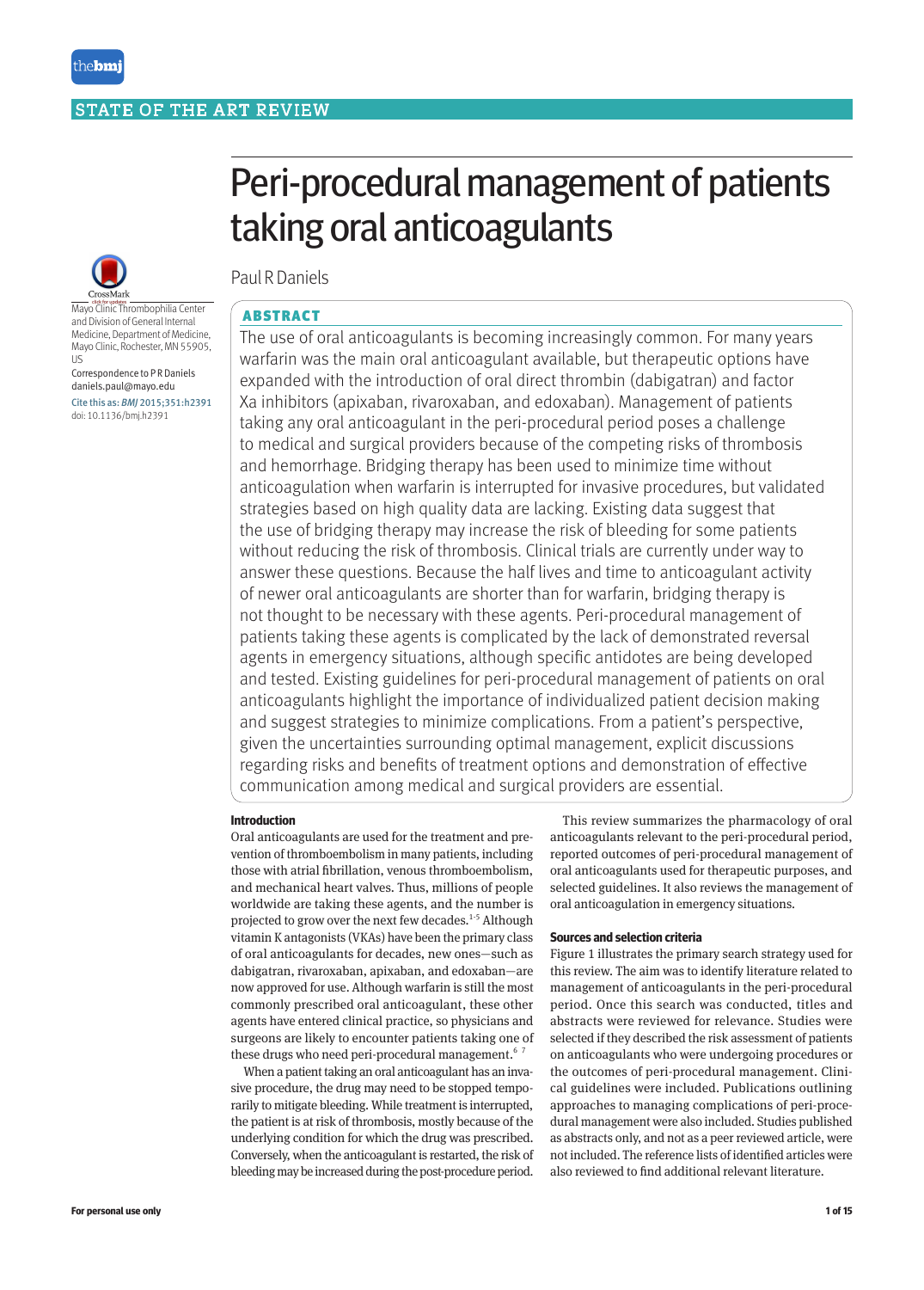

Fig 1| Primary search strategy for peri-procedural management of oral anticoagulants

### **Normal coagulation and clinical pharmacology of oral anticoagulants**

The coagulation cascade is a multi-step process that leads to the production of the primary clot stabilizing molecule, fibrin; understanding this pathway has facilitated the development of anticoagulants. Figure 2 summarizes the coagulation pathway and shows which step(s) in the pathway each drug affects. The table provides selected pharmacologic information on current oral anticoagulants. This review is limited to management of patients taking therapeutic, not postoperative thromboprophylactic, doses of oral anticoagulants.



Fig 2| Simplified coagulation cascade and sites of activity of oral anticoagulants

#### Vitamin K antagonists

VKAs act by depleting the active (reduced) form of vitamin K, which is needed for normal coagulation. Reduced vitamin K is involved in the γ-carboxylation of clotting factors II (prothrombin), VII, IX, and X.<sup>42</sup> After being oxidized in this reaction, vitamin K must be reduced to participate in the carboxylation reaction again, and VKAs inhibit vitamin K epoxide reductase, which catalyses this reduction.<sup>43</sup> The anticoagulant effect of VKAs is therefore the result of a decrease in the carboxylated forms of factors II, VII, IX, and  $X<sup>44</sup>$  Management of patients taking these drugs is also complicated by variable dietary vitamin K content and drug-drug interactions.<sup>45</sup> Fluctuations in effects of VKAs expose patients to the risks of bleeding and throm‑ bosis. Although inconvenient for patients, monitoring of the international normalized ratio (INR) allows VKAs to be titrated to the target level of effect.<sup>46 47</sup> All of the VKAs reviewed have been used in patients with atrial fibrillation, venous thromboembolism, and mechanical heart valves.

#### *Warfarin*

Warfarin is a highly bioavailable VKA that is readily absorbed from the gastrointestinal tract and oxidatively metabolized primarily through the CYP2C9 enzyme in the cytochrome P450 system.<sup>13</sup> <sup>48-50</sup> Warfarin has a half life of 36-42 hours, so it usually takes several days for its anticoagulant effect to develop when it is started and to abate when it is stopped. $21$ 

#### *Phenprocoumon*

Phenprocoumon is another VKA that is highly bioavailable and metabolized through the CYP2C9 enzyme.<sup>14</sup> Phenprocoumon differs from other VKAs in that its elimination half life is long—estimated to be 100-150 hours.<sup>14</sup> <sup>21</sup> <sup>22</sup> As a result, this drug needs to be interrupted for longer when patients undergo invasive procedures.

#### *Acenocoumarol*

The bioavailability and metabolism of acenocoumarol is similar to that of other VKAs.<sup>14</sup> However, acenocoumarol has the shortest estimated half life of the VKAs considered in this review—eight to 12 hours.<sup>21-23</sup>

#### Target specific oral anticoagulants

The limitations of VKAs have led to the development of alternative oral anticoagulants. Currently, four such drugs—dabigatran, rivaroxaban, apixaban, and edoxa‑ ban—which as a group are referred to as target specific oral anticoagulants, have been approved by the Food and Drug Administration. Importantly these drugs are given at fixed doses and coagulation does not routinely need to be monitored. They are categorized on the basis of where in the coagulation cascade they exert their inhibitory effect. The two categories currently available are direct thrombin inhibitors and factor Xa inhibitors.

#### Oral direct thrombin inhibitors *Dabigatran*

Dabigatran is a direct thrombin inhibitor administered as the prodrug dabigatran etexilate. Once absorbed it is converted to its active form and promotes anticoagulation by directly binding to the active site of thrombin, competitively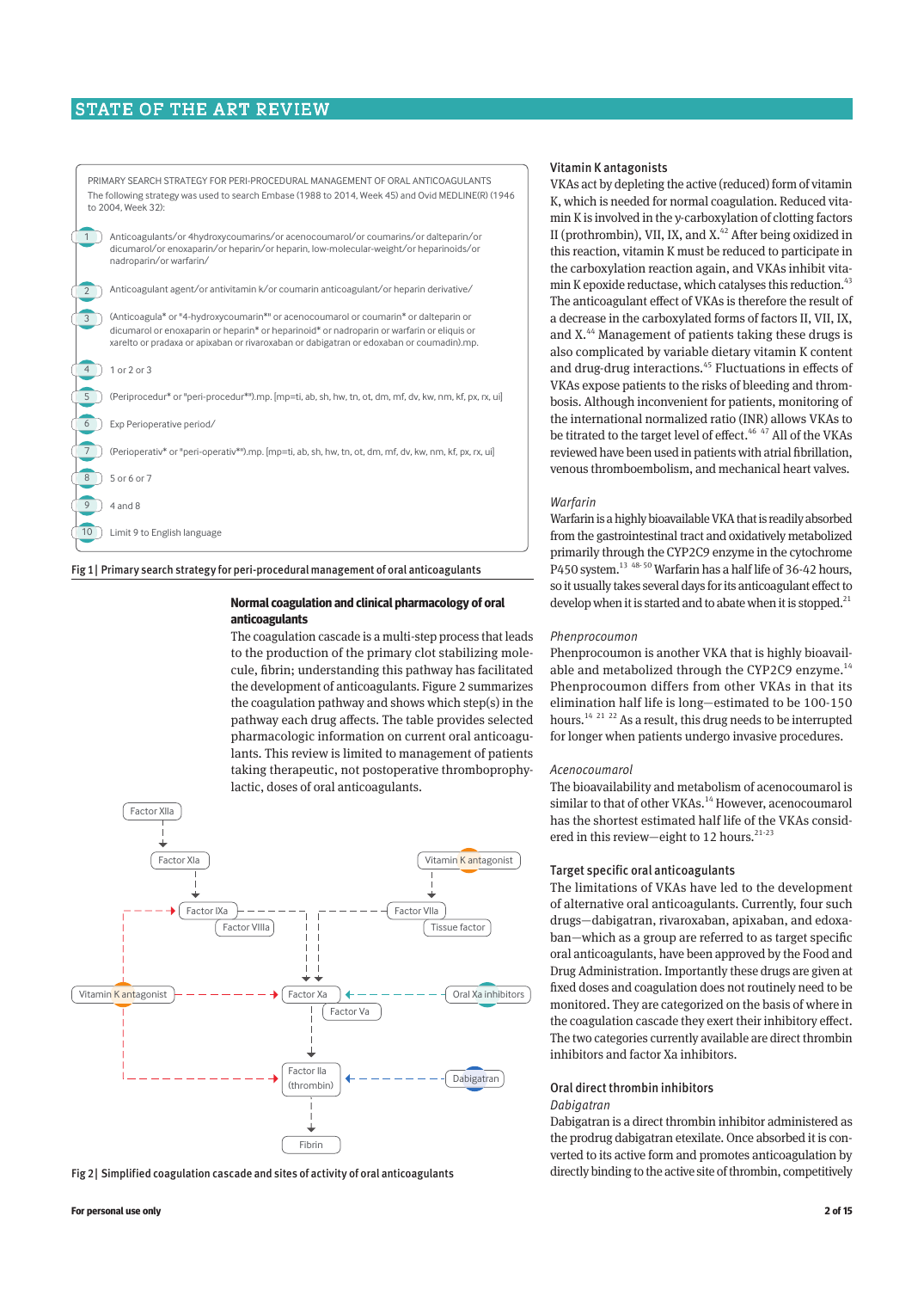| Selected pharmacologic properties of oral anticoagulants*                                                                                                               |                                      |                              |                                       |                                        |                                |                                |                                |  |
|-------------------------------------------------------------------------------------------------------------------------------------------------------------------------|--------------------------------------|------------------------------|---------------------------------------|----------------------------------------|--------------------------------|--------------------------------|--------------------------------|--|
| Property                                                                                                                                                                | Warfarin                             | Phenprocoumon                | Acenocoumarol                         | Dabigatran                             | Apixaban                       | Rivaroxaban                    | Edoxaban                       |  |
| Mechanism of action                                                                                                                                                     | VKA <sup>8</sup>                     | VKA <sup>8</sup>             | VKA <sup>8</sup>                      | Direct thrombin inhibitor <sup>9</sup> | FXal <sup>10</sup>             | FXal <sup>11</sup>             | FXal <sup>12</sup>             |  |
| Bioavailability (%)                                                                                                                                                     | $100^{13}$                           | $100^{14}$                   | $100^{14}$                            | $6.5^9$                                | 6615                           | 6616                           | $62^{17}$                      |  |
| ~Time to peak concentration (h)                                                                                                                                         |                                      |                              |                                       | $1.5^{18}$                             | 2 <sup>15</sup>                | $2 - 4^{19}$                   | $1 - 2^{20}$                   |  |
| Average half life (h)                                                                                                                                                   | $36 - 42^{21}$                       | 100-150 <sup>142122</sup>    | $8-12^{21-23}$                        | $8 - 14^{1824}$                        | $8 - 15^{15}$                  | $7 - 11^{19}$                  | $9 - 10^{25}$                  |  |
| Mechanism of elimination                                                                                                                                                | Oxidative<br>metabolism <sup>8</sup> | Oxidative<br>metabolism $14$ | Oxidative<br>metabolism <sup>14</sup> | 80% renal <sup>9</sup>                 | $\sim$ 25% renal <sup>26</sup> | 33% renal <sup>1927</sup>      | 35% renal <sup>28</sup>        |  |
| Therapeutic indication                                                                                                                                                  | VTE, AF, MHV                         | VTE, AF, MHV                 | VTE, AF, MHV                          | VTE, $AF^{29-31}$                      | VTE, $AF^{32.34}$              | VTE, $AF^{35-37}$              | VTE, $AF^{38,39}$              |  |
| Therapeutic dose (AF, normal renal function)                                                                                                                            | Variable                             | Variable                     | Variable                              | 150 mg twice daily <sup>40</sup>       | 5 mg twice daily <sup>41</sup> | 20 mg once daily <sup>16</sup> | 60 mg once daily <sup>17</sup> |  |
| *AF=atrial fibrillation; FXaI=FXaI inhibitor; MHV=mechanical heart valve; VKA=vitamin K antagonist (vitamin K epoxide reductase inhibitor); VTE=venous thromboembolism. |                                      |                              |                                       |                                        |                                |                                |                                |  |

†Time to antithrombotic effect for VKA depends on time to hypoprothrombinemia.8

## inhibiting the conversion of fibrinogen to fibrin.<sup>9</sup> Peak plasma concentrations are reached in about 1.5 hours and the half life ranges from about eight to 14 hours, with about 80% of the drug being eliminated through the kidneys. $91824$ Of the target specific oral anticoagulants, dabigatran has the highest degree of renal elimination. Dabigatran has been approved by the FDA for use in patients with atrial fibrillation and venous thromboembolism on the basis of clinical trials.<sup>29-31</sup> Dabigatran is the only target specific oral anticoagulant to be studied for use in patients with mechanical heart valves and was shown to increase thromboembolic and bleeding complications compared with warfarin.<sup>51</sup>

#### Oral factor Xa inhibitors

## *Rivaroxaban*

Rivaroxaban and other oral factor Xa inhibitors target the prothrombin binding site on factor Xa, which converts prothrombin to thrombin.<sup>11</sup> Rivaroxaban reaches peak plasma concentrations in two to four hours; its half life is seven to 11 hours, and about 33% of the active drug is renally excreted.<sup>19</sup> <sup>27</sup> The bioavailability of the 20 mg dose in the fasting state is about 66% and absorption is enhanced if it is taken with food.<sup>16</sup> Clinical trials have shown the safety and efficacy of rivaroxaban to be noninferior to warfarin in patients with atrial fibrillation and venous thromboembolism.<sup>35-37</sup>

#### *Apixaban*

Apixaban is a direct inhibitor of factor Xa with a short time to peak plasma concentration (~3 h) and a half life of eight to 15 hours.<sup>10 15</sup> <sup>26</sup> Only about 25% of the drug is eliminated renally, with most being eliminated through hepatic metabolism and the feces. Apixaban has been approved for use in atrial fibrillation and acute and extended treatment of VTE.<sup>32-34</sup>

#### *Edoxaban*

This direct factor Xa inhibitor has been compared with warfarin for the management of atrial fibrillation and VTE and is now approved for these indications.<sup>12 38 39</sup> Edoxaban reaches peak plasma concentration rapidly after administration (1-2 h) and its half life is similar to that of other direct Xa inhibitors (9-10 h); about 35% of the drug is renally excreted.<sup>20</sup> <sup>25</sup> <sup>28</sup>

#### Bridging therapy

Because the offset and onset of the effect of VKAs such as warfarin and phenprocoumon are slow, when stopped and then restarted around the time of a procedure, there is a period during which therapeutic anticoagulation is not achieved. To minimize this time, bridging therapy is often used. Unfractionated heparin and low molecular weight heparins (LMWHs) have both been used for this purpose. Bridging therapy itself must also be interrupted during the time of the procedure, but the shorter half lives of the drugs used for bridging treatment enable the time off all anticoagulation to be minimized.

#### **Elective interruption of oral anticoagulants during invasive procedures or surgery**

Peri-procedural management decisions are based on assessments of competing risks—that of thrombosis when the anticoagulant is stopped and the risk of bleeding when it is restarted after a procedure. This is the basis for determining the need for bridging therapy and the timing of post-procedure anticoagulation. Communication between the providers involved is essential to developing the optimal plan for each patient; this care coordination and teamwork is highly valued by patients.

## Assessing the risk of peri-procedural thromboembolism A patient's risk of thrombosis when off anticoagulation depends on the condition for which the drug is prescribed. For patients with non-valvular atrial fibrillation, stroke and arterial thromboembolism are the most feared complications, and the CHADS2 score is used to estimate the risk of these events. This score adds one point for each of the following—congestive heart failure, hypertension, age 75 years or more, and diabetes mellitus—and two points for a history of stroke. The score directly correlates with a patient's annual risk of stroke in the absence of anticoagulation.<sup>52</sup>

CHA2DS2-VASc is a modified version of CHADS2 in which age 75 years or more is given two points and the presence of vascular disease (previous myocardial infarction, peripheral arterial disease, or aortic plaque), age 65-74 years, and "sex category" (female sex) are each given one point.<sup>53</sup> The CHADS2 score, but not the CHA2DS2-VASc score, has been incorporated into guide‑ line recommendations for peri-procedural management of warfarin.<sup>21</sup> To date, no studies evaluating the use of the CHADS2 or CHA2DS2-VASc scores for predicting periprocedural stroke have been published.

In patients taking oral anticoagulants for VTE, recurrence is associated with several factors, including the presence of cancer and certain molecular thrombophilias.  $54-57$ Time from last acute VTE event is also important, with the risk of recurrent VTE highest in the first six months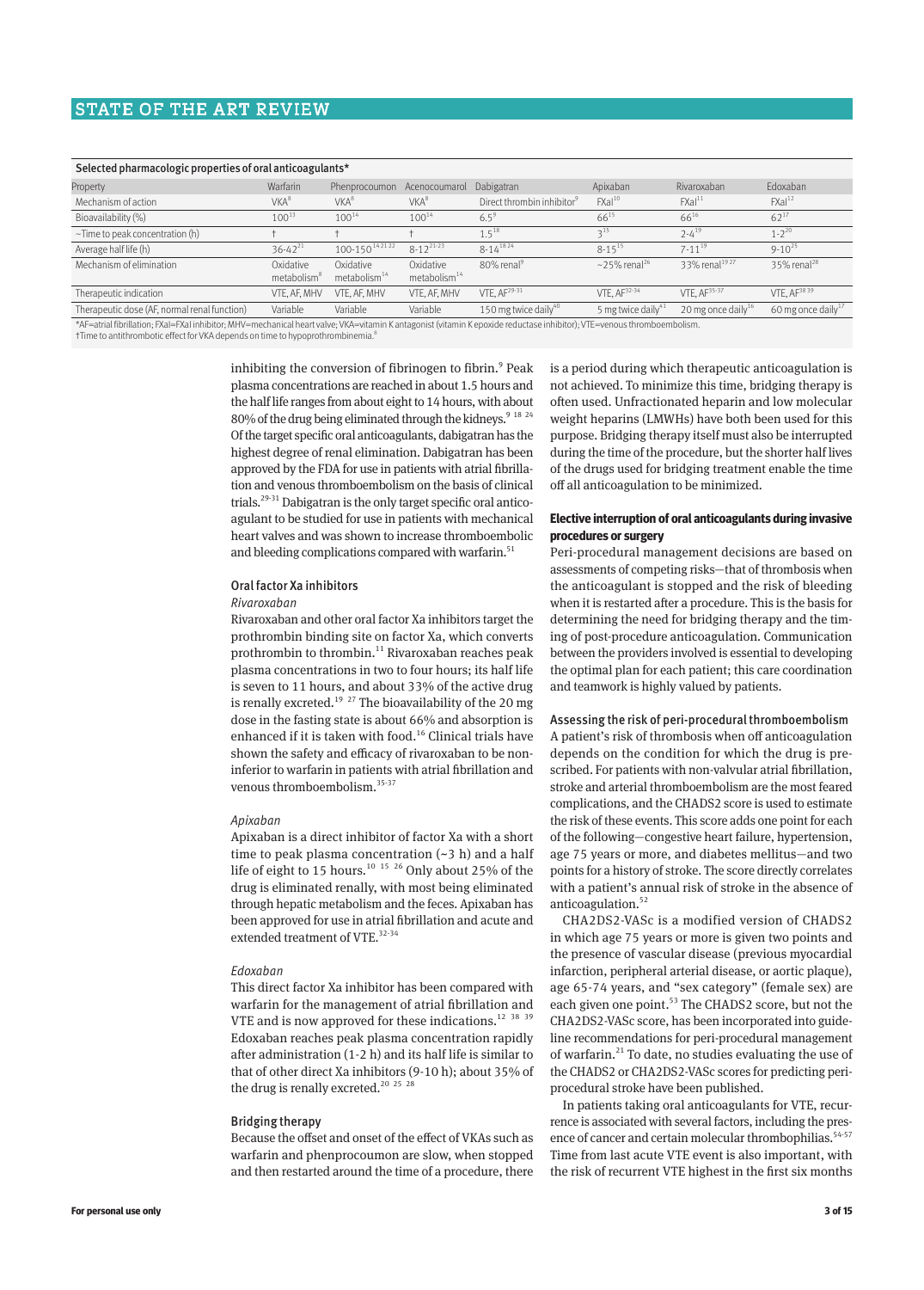Procedural bleeding risks\* High risk (two day risk of major bleed 2-4%) Heart valve replacement Coronary artery bypass Abdominal aortic aneurysm repair Neurosurgical, urologic, head and neck, abdominal, or breast cancer surgery Bilateral knee replacement Laminectomy Transurethral prostate resection Kidney biopsy Polypectomy, variceal treatment, biliary sphincterotomy, pneumatic dilatation Placement of a percutaneous endoscopic gastrostomy tube Endoscopically guided fine needle aspiration Multiple tooth extractions Vascular and general surgery Any major operation (duration >45 minutes) Low risk (two day risk of major bleed 0-2%) Cholecystectomy Abdominal hysterectomy Gastrointestinal endoscopy with or without biopsy, enteroscopy, biliary or pancreatic stent without sphincterotomy, endosonography without fine needle aspiration Insertion of a pacemaker or cardiac defibrillator and electrophysiologic testing Simple dental extractions Carpal tunnel repair Knee or hip replacement and shoulder, foot, or hand surgery Arthroscopy Dilatation and curettage Skin cancer excision Abdominal hernia repair Hemorrhoidal surgery Axillary node dissection Hydrocele repair Cataract and non-cataract eye surgery

Non-coronary angiography Bronchoscopy with or without biopsy Removal of a central venous catheter Skin, bladder, prostate, thyroid, breast, and lymph node biopsies \*Reproduced, with permission, from Spyropoulos and Douketis.68

> after an event.<sup>54</sup> <sup>58</sup> For example, in an analysis of pooled data from seven clinical trials of oral anticoagulants for patients with VTE and no cancer (2925 participants), the rate of recurrence was 12.2 events per 100 patient years in the first six months after discontinuation.<sup>59</sup>

> Arterial thromboembolism and prosthetic valve thrombosis are complications in patients with mechanical heart valves, and several factors increase the risk of these events after discontinuation of anticoagulation. A mitral position or caged ball prostheses each carry a higher risk of thromboembolism compared with an aortic position and tilting disc or bileaflet valves.<sup>60</sup> Patients with mechanical heart valves and previous thromboembolism, left atrial thrombus, atrial fibrillation, left atrial enlargement, or decreased left ventricular systolic function are also at higher risk of future thromboembolic events.<sup>61</sup>

> Discontinuation of warfarin can result in a temporary hypercoagulable state, known as a "rebound" effect. The clinical relevance of this is difficult to study, although small studies have shown increased concentrations of factor VII or thrombin-antithrombin complexes. $62-66$

#### Assessing the risk of peri-procedural hemorrhage

Bleeding complications are an important concern in patients taking any oral anticoagulant, and tools have been developed to aid decision making for patients with non-valvular atrial fibrillation. The HAS-BLED score is a widely used example. Derived from about 4000 patients with atrial fibrillation taking warfarin in the European Heart Study, this model identifies hypertension (systolic blood pressure >160 mm Hg), abnormal renal and liver function, stroke, bleeding history or predisposition to bleeding, labile INR, older age (>65 years), and drugs (use of anti-platelet agents, non-steroidal anti-inflammatory drugs, or excessive alcohol) as predictors of bleeding.<sup>67</sup>

No models are currently available to assess bleed‑ ing risk in patients who are taking oral anticoagulants for VTE or mechanical heart valves. Indeed, HAS-BLED was not specifically derived to predict peri-procedural bleeding risk.

Patients taking anticoagulants undergo many types of procedures, each with its attendant risk of bleeding. Communication among providers is essential so that the potential for procedure related bleeding is well understood. To aid decision making, experts have suggested stratifying procedures on the basis of expected rates of postoperative bleeding (box).<sup>68</sup> The potential amount of blood loss is not the only important criterion; sites where a small amount of blood loss can have serious consequences or where bleeding cannot be seen are also high risk.

## **Results of elective peri-procedural management of patients taking oral anticoagulants**

Most of the data on peri-procedural management in patients taking oral anticoagulants come from observational studies of limited quality with variable outcome definitions, bridging therapy regimens, procedure types, and patient characteristics. Because of these limitations, the BRIDGE and PERIOP-2 trials-randomized prospective placebo controlled trials evaluating strategies for periprocedural management—have been designed; results from the BRIDGE trial have been recently published.<sup>69</sup> 70 Examination of all the existing literature is informative.

#### Patients taking VKAs

The trade-off between the competing risks of thromboembolism and anticoagulation related hemorrhage in patients undergoing surgery has long been recognized, and early reports indicate the potential relevance of bridging therapy.<sup>71-73</sup>

The use of LMWH as bridging therapy was by first reported in 1999, $74$  and since then the number of studies on peri-procedural management has increased. A systematic review and meta-analysis included studies of adults taking VKAs who had elective interruption for invasive procedures or surgery.75 Studies were included if bridging therapy with a LMWH was given to at least some of the patients. In total, 34 studies were included, all but one of which were cohort studies.  $^{76\cdot 109}$ 

Most of the studies looked only at patients who were taking warfarin, but some included patients taking phenprocoumon or acenocoumarol.<sup>76</sup> 80 83 90 93 94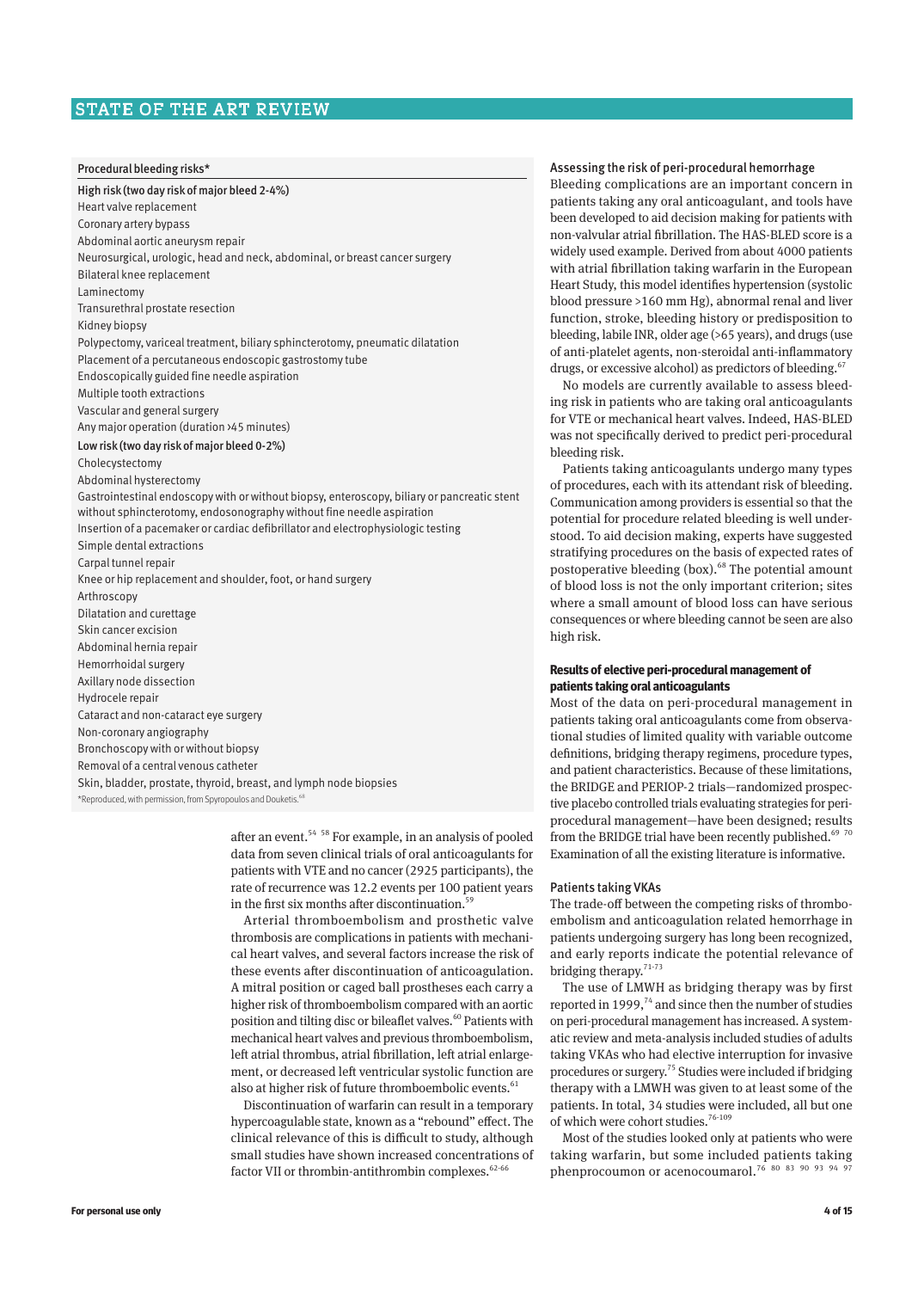| Study or subgroup                                                                                                             | <b>Bridging</b><br>Events | Total | No Bridging<br>Events   | Total | Weight % | Odds ratio<br>M-H. Random, 95% Cl |       | M-H, Random, 95% Cl | Odds ratio |                    |     |
|-------------------------------------------------------------------------------------------------------------------------------|---------------------------|-------|-------------------------|-------|----------|-----------------------------------|-------|---------------------|------------|--------------------|-----|
| Daniels et al (2009)                                                                                                          | 4                         | 342   |                         | 213   | 8.8      | 2.51 (0.28 to 22.60)              |       |                     |            |                    |     |
| Garcia et al (2008)                                                                                                           | 0                         | 108   |                         | 1185  | 5.2      | 0.72 (0.04 to 12.76)              |       |                     |            |                    |     |
| laffer et al (2010)                                                                                                           |                           | 229   | 3                       | 263   | 8.2      | $0.38(0.04 \text{ to } 3.68)$     |       |                     |            |                    |     |
| Marquie et al (2006)                                                                                                          | 0                         | 114   | $\overline{\mathbf{c}}$ | 114   | 4.6      | $0.20(0.01)$ to 4.14)             |       |                     |            |                    |     |
| McBane et al (2010)                                                                                                           | 10                        | 514   | 6                       | 261   | 40.5     | 0.84 (0.30 to 2.35)               |       |                     |            |                    |     |
| Tompkins et al (2010)                                                                                                         |                           | 155   | 6                       | 513   | 9.4      | 0.55 (0.07 to 4.59)               |       |                     |            |                    |     |
| Varkarakis et al (2005)                                                                                                       | $\mathbf{0}$              | 25    | 3                       | 762   | 4.7      | 4.25 (0.21 to 84.56)              |       |                     |            |                    |     |
| Wysokinski et al (2008)                                                                                                       | 3                         | 204   | 4                       | 182   | 18.6     | $0.66$ (0.15 to 3.01)             |       |                     |            |                    |     |
| <b>Total (95% CI)</b>                                                                                                         |                           | 1691  |                         | 3493  | 100      | 0.80 (0.42 to 1.54)               |       |                     |            |                    |     |
| Total events                                                                                                                  | 19                        |       | 32                      |       |          |                                   |       |                     |            |                    |     |
| Heterogeneity: Tau2=0.00; χ <sup>2</sup> =3.68, df=7 (P=0.82); l <sup>2</sup> =0%<br>Test for overall effect: Z=0.67 (P=0.50) |                           |       |                         |       |          |                                   | 0.005 | 0.1                 |            | 10                 | 200 |
|                                                                                                                               |                           |       |                         |       |          |                                   |       | Favors bridging     |            | Favors no bridging |     |
|                                                                                                                               |                           |       |                         |       |          |                                   |       |                     |            |                    |     |

#### Fig 3 | Forest plot of thromboembolic events. Adapted, with permission from Siegal and colleagues<sup>75</sup>

Bridging therapy was defined as heparin given in the perioperative period; LMWH dosing was classified as treat‑ ment, prophylactic doses, or intermediate doses. The risk of thrombosis was defined as it had been in each primary study, as were thromboembolic and bleeding events. The median duration of follow-up was 30 days after the procedure and the indications for oral anticoagulation were atrial fibrillation (44%), mechanical heart valves (24%), VTE (22%), and other (10%).

In the 16 studies that reported assessment of thrombosis risk, 53% of patients were considered to be at high risk. Procedure types varied widely and included procedures that were associated with a high and low risk of bleeding. In 20 of the studies LMWHs were used at full or therapeutic doses and in 13 studies prophylaxis or intermediate dosing was used. About half of the studies included comparison groups.

In the meta-analysis, 7118 patients received bridging therapy and 5160 did not. The rate of thromboembolism in those who received bridging therapy was 0.9% (0.0% to 3.4%) versus 0.6% (0.0% to 1.2%) in those who did not. As summarized in fig 3, the risk of thromboembolism was not significantly reduced in patients who received bridging treatment versus those who did not (odds ratio 0.80, 0.42 to 1.54). In the two studies in which patients received both options of full or low-intermediate dose bridging therapy, there was no significant difference in thromboembolic events between the groups (0.30, 0.04 to 2.09). There was no heterogeneity across the studies for thromboembolic events.

In the 24 studies that reported major bleeding complications, the reported frequency was 4.2% (0.0% to 11.3%) in patients receiving bridging therapy. In the five studies that reported major bleeding in patients not receiving bridging therapy, the frequency of major bleeding was 0.9% (0.2% to 1.6%). In studies that compared major bleeding in patients receiving bridging treatment versus those not receiving treatment, the odds ratio was 3.60 (1.52 to 8.50) (fig 4) and an increase in overall bleeding events was seen when full dose bridging therapy was compared with low-intermediate dosing (odds ratio 2.28, 1.27 to 4.08). Heterogeneity for major bleeding was noted across the included studies.

This meta-analysis suggests that bridging therapy does not reduce thromboembolism in patients taking a VKA who undergo an elective invasive procedure. Instead, bridging therapy may increase the risk of bleeding complications. In addition, peri-procedural hemorrhage seems to be more common than thromboembolism. However, because of the various definitions of procedural risk and bleeding used, results should be considered suggestive and not definitive. As the authors pointed out, patients receiving bridging therapy may also have had a higher baseline risk of thromboembolism than those who did not receive bridging therapy, and bridging therapy may have reduced thromboembolic outcomes in high risk patients. These limitations underscore the importance of current clinical trials.

The BRIDGE study is a randomized, prospective, double blind, placebo controlled trial testing the safety and efficacy of bridging therapy during interruptions of warfarin for elective invasive procedures in patients with atrial fibrillation. In this trial, warfarin was stopped five days before the procedure and restarted within 24 hours of the procedure. Overall, 950 patients received no bridging therapy and 934 patients received bridging therapy with dalteparin. Dalteparin was given at a therapeutic dose (100 U/kg/12 h) from three days to 24 hours before the

| Study or subgroup                                                            | <b>Bridging</b><br>Events | Total | No Bridging<br>Events | Total | Weight % | Odds ratio<br>M-H. Random, 95% Cl |       |                 | Odds ratio<br>M-H. Random, 95% Cl |     |
|------------------------------------------------------------------------------|---------------------------|-------|-----------------------|-------|----------|-----------------------------------|-------|-----------------|-----------------------------------|-----|
| Daniels et al (2009)                                                         | 15                        | 342   |                       | 213   | 24.9     | 1.91 (0.68 to 5.33)               |       |                 |                                   |     |
| Garcia et al (2008)                                                          | 4                         | 108   |                       | 1185  | 15.3     | 22.75 (4.12 to 125.68)            |       |                 |                                   |     |
| laffer et al (2010)                                                          | 13                        | 229   |                       | 263   | 21.0     | 5.22 (1.47 to 18.54)              |       |                 |                                   |     |
| McBane et al (2010)                                                          | 14                        | 514   |                       | 261   | 17.9     | 3.63 (0.82 to 16.08)              |       |                 |                                   |     |
| Wysokinski et al (2008)                                                      | 6                         | 204   | 4                     | 182   | 20.8     | 1.35 (0.37 to 4.86)               |       |                 |                                   |     |
| <b>Total (95% CI)</b>                                                        |                           | 1397  |                       | 2104  | 100      | 3.60 (1.52 to 8.50)               |       |                 |                                   |     |
| Total events                                                                 | 52                        |       | 16                    |       |          |                                   |       |                 |                                   |     |
| Heterogeneity: Tau2=0.50; $\gamma^2$ =8.41, df=4 (P=0.08); $\frac{12}{52\%}$ |                           |       |                       |       |          |                                   |       |                 |                                   |     |
| Test for overall effect: Z=2.92 (P=0.004)                                    |                           |       |                       |       |          |                                   | 0.005 | 0.1             | 10                                | 200 |
|                                                                              |                           |       |                       |       |          |                                   |       | Favors bridging | Favors no bridging                |     |

Fig 4 | Forest plot of major bleeding events. Adapted, with permission from Siegal and colleagues<sup>75</sup>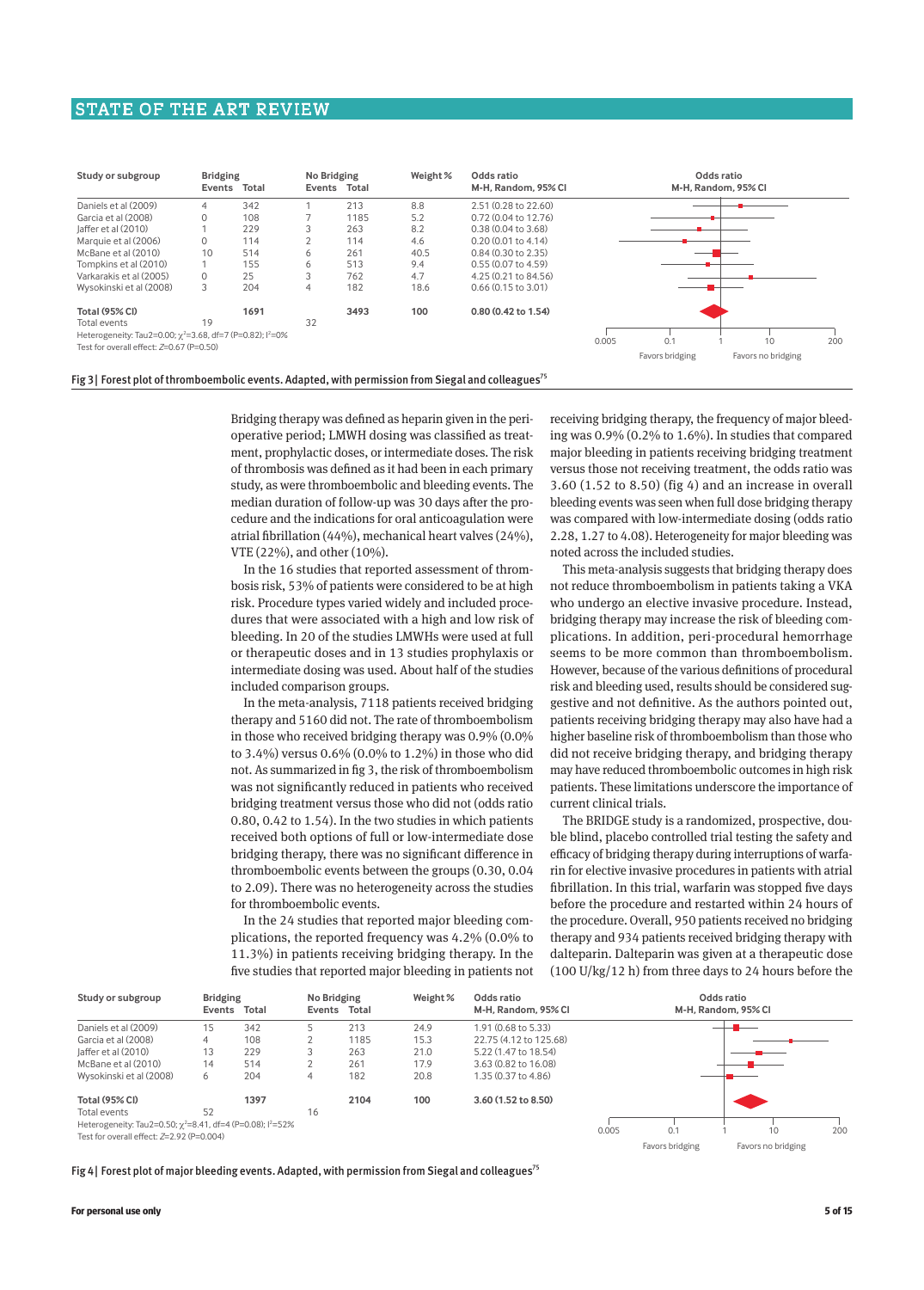procedure until five to 10 days after the procedure. The groups did not differ significantly with respect to baseline characteristics, including the CHADS2 score; most patients (>80%) in both groups had CHADS2 scores of 1 to 3. The 30 day post-procedure rates of stroke, transient ischemic attack, or systemic embolism were 0.4% in the no bridging therapy group and 0.3% in the bridging therapy group; no bridging therapy was deemed to be non-inferior (P=0.01). Major bleeding rates were 1.3% in the no bridging therapy group and 3.2% in the bridging therapy group, a significant difference (relative risk 0.41, 0.20 to 0.78). Thus, this clinical trial seems to confirm the findings of existing observational studies.

Other studies have tried to identify possible associations with peri-procedural hemorrhage. In an analysis of outpatients taking a VKA undergoing 1000 procedures (about half of which were cardiac catheterizations), the independent predictors of bleeding included a HAS-BLED score of 3 or more (hazard ratio 11.8, 5.6 to 24.9). $^{110}$ Another study assessed major bleeding events in 2182 patients undergoing 2484 procedures,<sup>111</sup> 1496 of whom received bridging therapy with a LMWH. Major bleeding occurred in 3% of those given bridging therapy and 1% of those not receiving it (P=0.018). All major bleeds occurred in patients who received heparin within 24 hours after the procedure. In all patients, bleeding history, presence of a mitral mechanical heart valve, and active cancer were each associated with major bleeding; in those given bridging therapy a platelet count greater than 150000 and moderate to high bleeding risk procedures were also associated with these events.

Another study evaluated the effect of active cancer on peri-procedural management of anticoagulation and reported that rates of major bleeding were significantly higher than in patients without cancer (3.4% *v* 1.7%;  $P=0.015$ .<sup>112</sup> Bridging therapy increased the risk of bleeding in patients with active cancer without affecting the risk of thromboembolism.

Another systematic review and meta-analysis evaluated studies of peri-procedural management of VKAs.<sup>113</sup> Because of heterogeneity in comparison groups, the authors limited the meta-analysis to studies on patients having pacemaker or implantable cardioverter defibrillator surgery. In the pooled analysis of six studies that compared patients who continued with a VKA during the procedure with those who received bridging therapy, the risk of bleeding complications was significantly increased with bridging therapy (relative risk 3.03, 1.86 to 4.95). A subsequent multi-center, single blind, randomized clinical trial—Bridge or Continue Coumadin for Device Surgery Randomized Controlled Trial (BRUISE CON‑ TROL)—has further defined the management of VKA in these patients.<sup>114</sup> Patients at moderate to high risk of thromboembolism ( $\geq$ 5% annual predicted risk) were randomized to continued warfarin or warfarin interruption. Interim findings from the trial resulted in early termination of the study; the relative risk of clinically significant formation of a pocket hematoma was significantly lower without bridging therapy (0.19, 0.10 to 0.36) but with no increase in thromboembolism. This has resulted in expert recommendations that warfarin should not be interrupted

in patients with moderate-high risk of thrombosis undergoing pacemaker or cardioverter defibrillator surgery.<sup>115</sup>

Other procedures for which data support continuation of oral anticoagulation through the peri-procedural period include cataract surgery and minor dental surgery.<sup>116</sup> 117 Expert review of reports of dermatologic surgery suggests that it is also reasonable to continue anticoagulation during minor skin procedures. $^{21}$ 

## Selected guidelines for management of VKA during elective procedures

The most detailed guideline for the peri-procedural management of patients taking a VKA who have atrial fibrillation, VTE, or a mechanical heart valve comes from the American College of Chest Physicians (ACCP) and is based on expert review of the literature.<sup>21</sup>

ACCP recommendations are based on assessments of the patient's thromboembolic and bleeding risks and are designed to guide individualized decisions. The ACCP provides a scheme for thrombosis risk in which low, moderate, and high risk correspond to an estimated annual risk of thrombosis without anticoagulation of less than 5%, 5-10%, and more than 10%, respectively (fig 5). For bleeding risk assessment, the ACCP identifies the following as high risk procedures:

- •  Urologic surgery (transurethral resection of the prostate, bladder resection, tumor ablation, nephrectomy, kidney biopsy)
- •  Cardiac device procedures (implantation of a pacemaker or internal cardiac defibrillator)
- •  Colon polypectomy (particularly >1-2 cm in length)
- •  Surgery on highly vascular organs
- •  Bowel resection in which bleeding may occur at the anastomotic site
- •  Major surgery with extensive tissue injury
- •  Cardiac, intracranial, or spinal surgery.

The guideline suggests stopping warfarin five days before the procedure and restarting it 12-24 hours afterwards, assuming that adequate hemostasis is maintained. It does not specify the timing of such pre-procedure discontinuation for phenprocoumon or acenocoumarol. Bridging therapy is not recommended for patients with a low risk of thrombosis. For patients at moderate risk the decision should be based on patient and surgery specific factors, and for patients at high risk, bridging therapy is generally recommended.

Pre-procedure bridging therapy should start when the patient's INR is subtherapeutic. Bridging therapy with intravenous unfractionated heparin should be stopped four to six hours before the procedure, and for LMWH the last dose should be 24 hours before surgery. Figure 6 summarizes a suggested approach to elective prepro‑ cedure management of VKAs. If bridging therapy is to be given after the procedure, it should be started 48-72 hours afterwards in patients at high risk of bleeding and 24 hours when the risk is not high. The ACCP suggests omitting bridging therapy in patients with a moderate risk of thrombosis who are undergoing major cardiac surgery or carotid endarterectomy.

Low dose heparins can be considered for bridging therapy in patients with previous VTE because this would serve as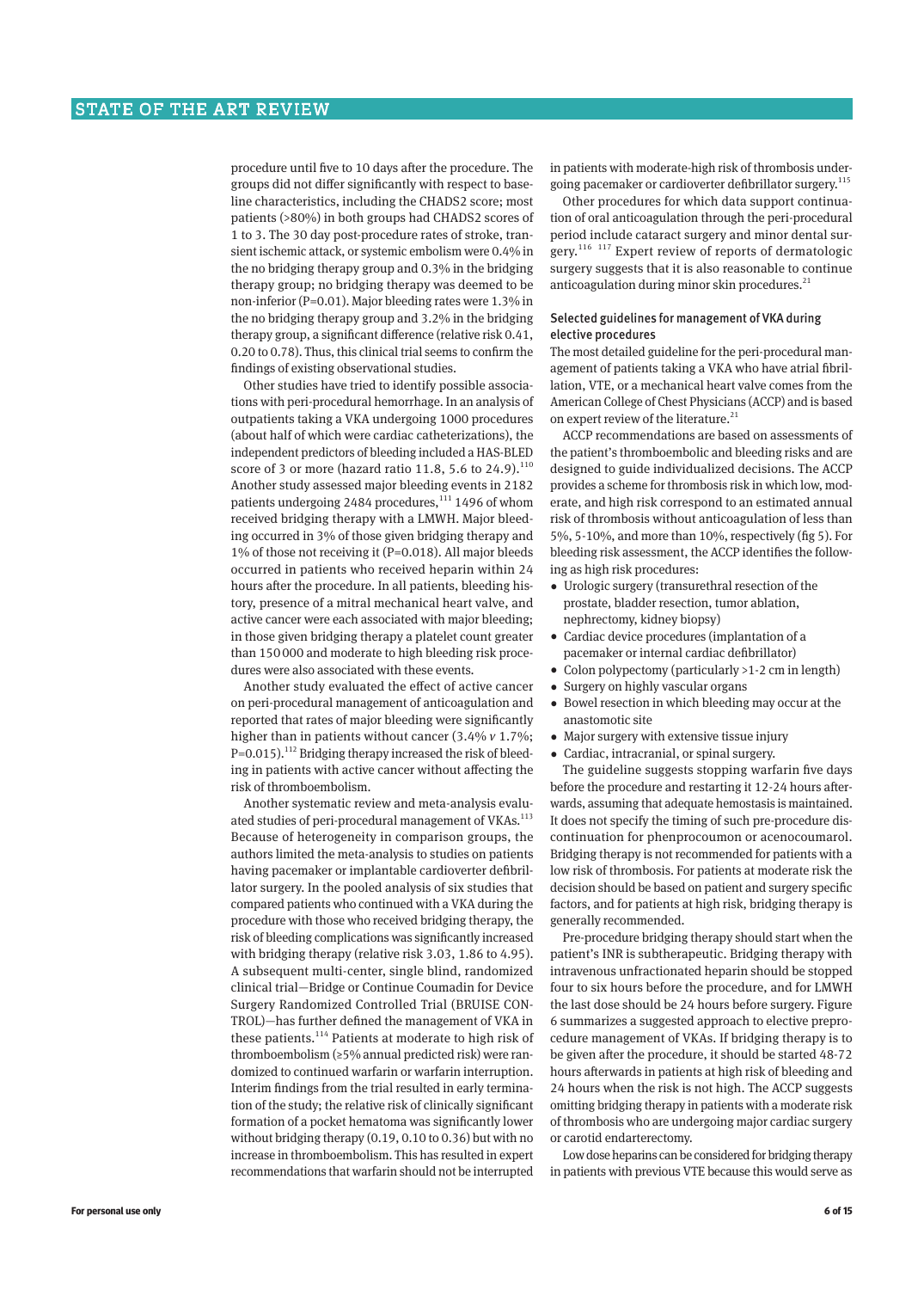| <b>Thrombosis</b> | <b>Estimated annual thrombosis</b> | Indication for vitamin K antagonist therapy                                                                   |                                                                                                                                                   |                                                                                                                                                                                                                                          |  |  |  |  |
|-------------------|------------------------------------|---------------------------------------------------------------------------------------------------------------|---------------------------------------------------------------------------------------------------------------------------------------------------|------------------------------------------------------------------------------------------------------------------------------------------------------------------------------------------------------------------------------------------|--|--|--|--|
| risk level        | risk (without anticoagulation)     | <b>Atrial fibrillation</b>                                                                                    | <b>Venous thromboembolism</b>                                                                                                                     | <b>Mechanical heart valve</b>                                                                                                                                                                                                            |  |  |  |  |
| <b>HIGH</b>       | >10%                               | • CHADS2 score of 5 or 6<br>• Rheumatic valvular heart disease<br>• Recent (within 3 months) stroke<br>or TIA | • Recent (within 3 months) VTE event<br>• Severe thrombophilia                                                                                    | • Any mitral valve prosthesis<br>• Any caged-ball or tilting disc aortic<br>valve prosthesis<br>• Recent (within 6 months) stroke or<br><b>TIA</b>                                                                                       |  |  |  |  |
| <b>MODERATE</b>   | $5 - 10%$                          | CHADS2 score of 3 or 4                                                                                        | • VTE within the past 3-12 months<br>• Recurrent VTE<br>. Non-severe thrombophilia<br>• Active cancer (treated within 6 months)<br>or palliative) | Bileaflet aortic valve prosthesis and 1 or<br>more additional risk factor for stroke:<br>• Atrial fibrillation<br>· Previous stroke or TIA<br>• Hypertension<br>· Diabetes mellitus<br>• Congestive heart failure<br>• Age over 75 years |  |  |  |  |
| <b>LOW</b>        | < 5%                               | Non-valvular AF with CHADS2 score<br>0-2 and no previous stroke or TIA                                        | • VTE >12 months previous and no other<br>risk factors                                                                                            | Bileaflet aortic valve prosthesis without<br>atrial fibrillation and no other risk<br>factors for stroke                                                                                                                                 |  |  |  |  |

Fig 5 | Suggested risk stratification for perioperative thromboembolism. Adapted, with permission, from Douketis and colleagues.<sup>21</sup> Severe thrombophilia includes protein C, protein S, or antithrombin deficiency; antiphospholipid antibodies, or multiple abnormalities. Non-severe thrombophilia includes heterozygosity for factor V Leiden or prothrombin G20210A mutation. High risk patients also include those with a previous stroke or transient ischemic attack more than three months before the planned surgery and a CHADS2 score less than 5, those with previous thromboembolism during temporary interruption of vitamin K antagonists, and those undergoing certain types of surgery associated with an increased risk for stroke or other thromboembolism (such as cardiac valve replacement, carotid endarterectomy, major vascular surgery). AF=atrial fibrillation; CHADS2 score=one point for each of the following: congestive heart failure, hypertension, age 75 years or more, and diabetes mellitus, and two points for a history of stroke or transient ischemic attack; MHV=mechanical heart valve; TIA=transient ischemic attack; VTE=venous thromboembolism

> VTE prophylaxis until warfarin is restarted. Figure 7 summarizes suggested post-procedure strategies for patients taking VKAs. The ACCP endorses bridging therapy for patients with a high risk of thrombosis while recognizing the potential for post-procedure bleeding when anticoagulation is used too aggressively in low or moderate risk patients.

> To allow assessment and communication of competing risks, the ACCP recommends evaluating patients seven days before an intended procedure. Taking a patient centered view, the ACCP also recommends providing patients with a calendar that outlines drug management

and educating patients on the proper technique for self administration of LMWH as bridging therapy. These steps are highly valued by patients.

The American College of Cardiology and American Heart Association (ACC/AHA) guideline statements for peri-procedural management of patients taking VKA are in general agreement with those from the ACCP.  $^{\rm 119-120}$ The ACC/AHA recommends that stopping the VKA and omitting bridging therapy is a "recognized approach" for patients with atrial fibrillation at low risk of thromboembolism, those currently in sinus rhythm, and those



Fig 6| Suggested approach to elective pre-procedure management of vitamin K antagonists. ACCP=American College of Chest Physicians; BT=bridging therapy; INR=international normalized ratio; LMWH=low molecular weight heparin; UFH=unfractionated heparin $^{21}$  118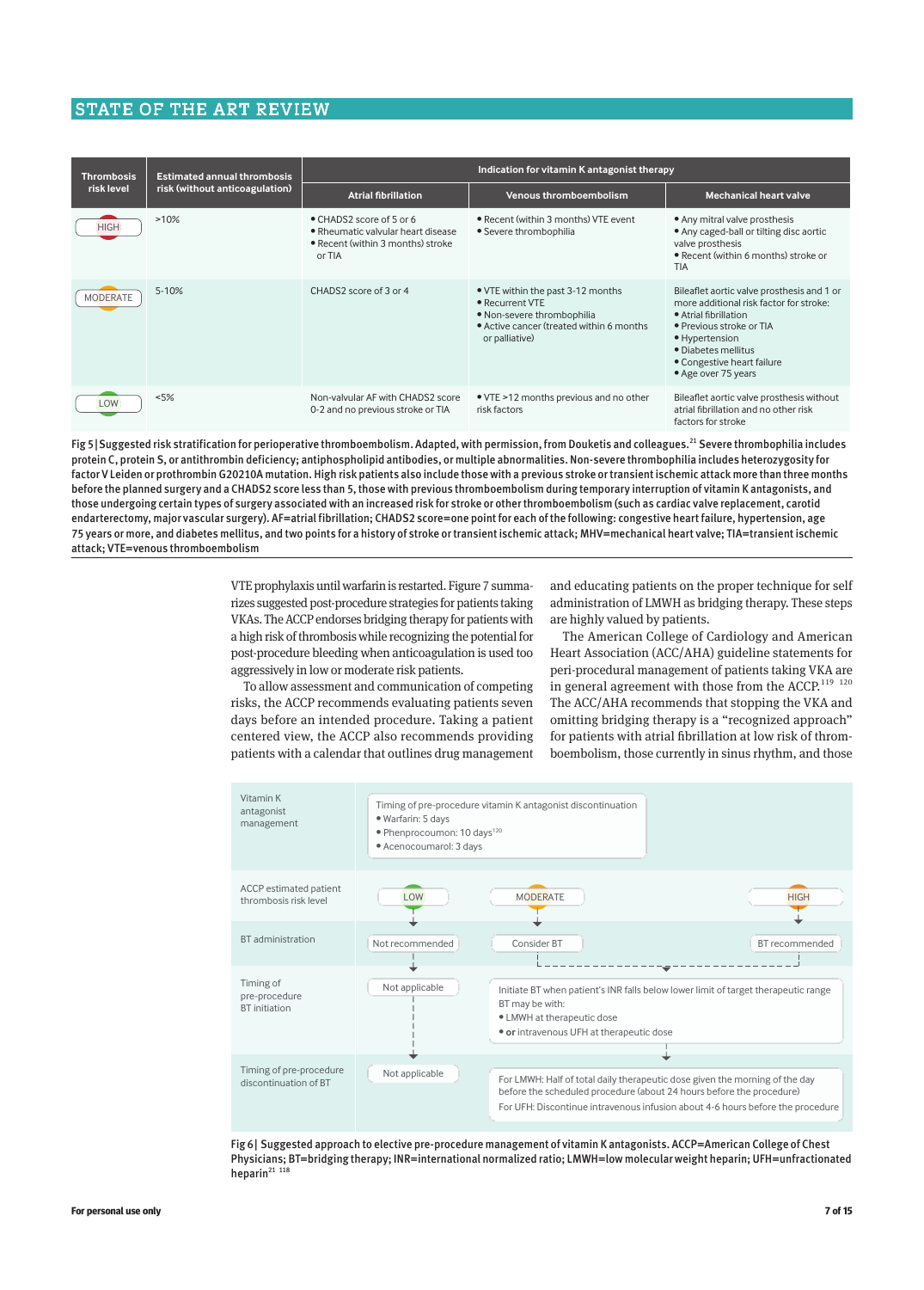

undergoing a procedure with a risk of bleeding. They cite the use of bridging therapy as "common practice" in patients with atrial fibrillation and a mechanical heart valve, previous stroke, or a CHA2DS2-VASc score of 2 or more. The ACC/AHA guideline for patients with mechanical heart valves suggests that bridging therapy is not needed in those with one bileaflet aortic mechanical valve only who have none of the following risk factors: atrial fibrillation, previous thromboembolism, "hypercoagulable condition," older generation-type prosthesis, or left ventricular ejection fraction 30% or less. Bridging therapy is recommended in patients with a mitral, tricuspid, or aortic mechanical heart valve who have any of the risk factors listed above. If LMWH is used as bridging therapy, then twice daily dosing and last dose 12 hours before surgery is recommended. This last recommendation differs from that of the ACCP, which based its recommendation on observations of higher residual LMWH anticoagulant effect when the last pre-procedure dose is the night before surgery.<sup>84 96</sup>

The European Society of Cardiology (ESC) and the British Committee for Standards in Hematology (BCSH) have both published recommendations on peri-procedure management of VKAs.<sup>118</sup> <sup>121</sup> The ESC recommends interrupting warfarin five days before invasive procedures and phenprocoumon 10 days before. It also recommends considering bridging therapy in patients with a mechanical heart valve or atrial fibrillation who are at high risk of thromboembolism. The BCSH recognizes the potential harm of postoperative bridging therapy and states that for procedures with a high risk of bleeding, bridging therapy should be given only 48 hours or more after the procedure. For patients who have had a VTE more than three months earlier the BCSH recommends prophylactic doses of LMWH rather than therapeutic dose bridging therapy. It also states that bridging therapy is not needed for patients with atrial fibrillation and no history of stroke or a transient ischemic attack or for patients with a bileaflet aortic mechanical valve and "no other risk factors." It does recommend bridging therapy for patients with atrial fibrillation with any of the following risk factors: previous stroke or transient ischemic attack, a mitral mechanical valve, or VTE in the preceding three months.

Patients taking target specific oral anticoagulants Reports of the management of peri-procedural target specific oral anticoagulants are emerging. Figure 8 summarizes outcomes of peri-procedural management during clinical trials of target specific oral anticoagulants and warfarin. Investigators from the RE-LY trial have reported outcomes within 30 days after temporary interruption of dabigatran.122 RE-LY compared two dosing regimens of dabigatran (110 mg and 150 mg twice daily) with warfarin in patients with atrial fibrillation.

Data were collected on whether oral anticoagulation was interrupted for procedures, the urgency of the procedure (urgent or elective), and the duration of the procedure. Early in the study, investigators were recommended to stop dabigatran 24 hours before the procedure when needed. Later, dabigatran was stopped 24 hours before procedures with a low risk of bleeding but from two to five days beforehand for high risk procedures, depending on the patient's renal function. Anticoagulation was interrupted at least once in 4591 subjects—about 25% in each study arm.

The most common procedures were the insertion of a pacemaker or cardiac device, dental surgery, and colonoscopy. Bridging therapy was used most often in people taking warfarin (28.5%). The incidence of major bleeding did not differ significantly across the three study groups (3.8%, 5.1%, and 4.6% in dabigatran 110 mg, dabigatran 150 mg, and warfarin groups, respectively), and the periprocedural risk of ischemic stroke or systemic embolism was about 0.5% in each group and also not significantly different.

For urgent procedures, the risk of major bleeding and ischemic stroke or systemic embolism increased fivefold to sixfold and fourfold, respectively, regardless of treatment arm. Major surgery (>1 hour duration) was also associated with higher rates of major bleeding. For patients receiving dabigatran, there was no significant difference in major bleeding complications before or after the changes in recommended pre-procedure stopping time.

When all cases in which anticoagulant was stopped less than 48 hours before the procedure were examined, both dabigatran groups had lower rates of bleeding than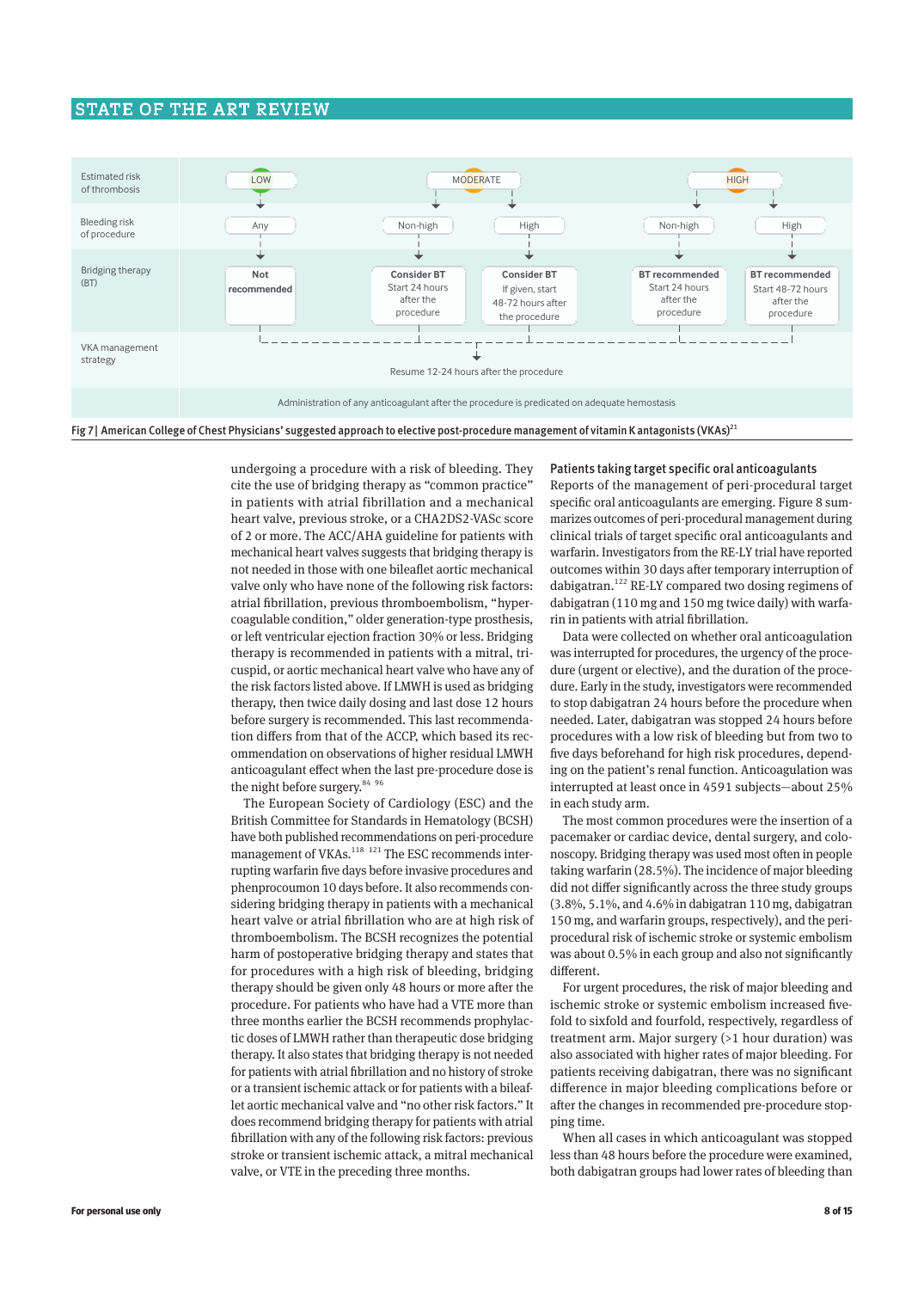| <b>STUDY</b>                                | <b>RE-LY122</b>                                         |                                                         | ROCKET AF <sup>123</sup>                             | <b>ARISTOTLE124</b>                                                           |
|---------------------------------------------|---------------------------------------------------------|---------------------------------------------------------|------------------------------------------------------|-------------------------------------------------------------------------------|
| <b>Comparison groups</b>                    | Dabigatran<br>(110 mg twice daily)<br>y warfarin        | Dabigatran<br>(150 mg twice daily)<br>y warfarin        | Rivaroxaban<br>y warfarin                            | Apixaban<br>y warfarin                                                        |
| Patients (n)                                | 1487 v 1558                                             | 1546 v 1558                                             | 968 v 1162                                           | 2701 v 2738                                                                   |
| Management                                  | Interruption of study<br>drug for invasive<br>procedure | Interruption of study<br>drug for invasive<br>procedure | Interruption of study drug<br>for invasive procedure | Interruption and non-<br>interruption of study drug<br>for invasive procedure |
| Stroke or systemic<br>embolism <sup>†</sup> | Relative risk (95% CI)<br>1.05 (0.55 to 2.01)           | Relative risk (95% CI)<br>1.01 (0.35 to 2.87)           | Hazard ratio (95% CI)<br>0.65 (0.20 to 2.13)         | Odds ratio (95% CI)<br>0.60 (0.32 to 1.12)                                    |
| Major bleeding <sup>+</sup>                 | Relative risk (95% CI)<br>0.83 (0.59 to 1.17)           | Relative risk (95% CI)<br>1.09 (0.80 to 1.49)           | Hazard ratio (95% CI)<br>1.02 (0.50 to 2.06)         | Odds ratio (95% CI)<br>0.846 (0.61 to 1.17)                                   |

†Events per patient used in RE-LY analysis; events per procedure used in ROCKET AF and ARISTOTLE analyses.

Fig 8| Comparison of 30 day post-procedure outcomes of peri-procedural management of target specific oral anticoagulants and warfarin in the RE-LY, ROCKET AF, and ARISTOTLE trials

the corresponding warfarin group; however, the warfarin subgroup was more likely to have undergone an urgent procedure.

Investigators from the ROCKET AF trial assessed temporary interruption of rivaroxaban and warfarin.<sup>123</sup> This report included patients whose anticoagulant was stopped for three or more days and resumed within 30 days for an invasive procedure. Investigators could use bridging therapy at their discretion.

Of the 14236 patients in this trial, 4692 experienced at least one temporary interruption of anticoagulant treatment. The most common reason for interruption was a surgical or invasive procedure. There were 1309 interruptions for surgery or invasive procedures in the rivaroxaban group and 1688 in the warfarin group. The most common procedures were colonoscopy, gastrointestinal endoscopy, and dental procedures. Oral anticoagulation was stopped three or more days before the procedure in 90% of cases, and the median duration of interruption did not differ between groups. Bridging therapy, typically with LMWH, was used in 431 patients; those given bridging therapy were older and had higher mean CHADS2 scores  $(3.52 \nu)3.40$ ; P=0.009) than those not given bridging therapy. There was no significant difference in the rates of stroke or thromboembolism in those taking rivaroxaban and those taking warfarin (0.27% *v* 0.42%), or in major bleeding complications (0.99% *v* 0.97%) within 30 days of the procedure. There were also no significant differences in the rates of major bleeding or thromboembolic complications in patients who received bridging therapy and those who did not.

Investigators from the ARISTOTLE trial reported the outcomes of peri-procedural management of patients taking apixaban and warfarin.<sup>124</sup> Of the 18201 patients enrolled in this trial, 5439 underwent 9260 invasive procedures for which anticoagulation might be interrupted. Data were collected on whether (and if so, for how long) oral anticoagulation was interrupted, whether bridging therapy was used, and whether the procedure was major (general anesthesia used) or emergent. Outcome varia‑ bles included stroke and systemic embolism, death, and bleeding events within 30 days of the procedure. Local

investigators were provided with suggested strategies, but management decisions including use of bridging therapy were at the discretion of the local investigators. Most procedures (89.8%) were non-major and only 2.9% were emergent. The proportion of procedures for which anticoagulation was interrupted was similar in the apixaban and warfarin groups-62.1% and 63.0% respectively; bridging therapy was given to 11.7% of patients in each group. The timing of discontinuation was also similar between the two groups. In people taking apixaban in whom anticoagulation was interrupted, the drug was stopped two to five days before the procedure in most cases.

For all procedures, whether the study drug was interrupted or not, there was no significant difference in the risk of stroke or systemic embolism and major bleeding between patients taking apixaban and those taking warfarin. Stroke or systemic embolism was seen after 0.35% and 0.57% of procedures in patients taking apixaban and warfarin, respectively (odds ratio 0.601, 0.322 to 1.120). Major bleeding occurred in 1.62% of procedures in patients taking apixaban and 1.93% of procedures in those taking warfarin  $(0.846, 0.614$  to  $1.166$ ). For procedures in which anticoagulation was interrupted, the rates of stroke or systemic embolism per procedure were 0.31% and 0.35% in apixaban and warfarin recipients, respectively. Rates of major bleeding were 1.65% in apixaban recipients and 1.26% in those taking warfarin (odds ratios for comparisons not reported). In patients taking apixaban, the risk of thromboembolism and major bleeding was not significantly different between those in whom the drug was interrupted and those with no interruption. Similarly, in those taking warfarin, the risk of stroke or systemic embolism was not significantly different, but the risk of major bleeding seemed to be lower in those whose warfarin was interrupted (adjusted odds ratio 0.223, 0.133 to 0.374). The authors do not report the effect of bridging therapy on complication rates.

The Dresden NOAC registry records data on procedural interruption of target specific oral anticoagulants.<sup>125</sup> This registry comprises more than 2000 patients taking a target specific oral anticoagulant, with rivaroxaban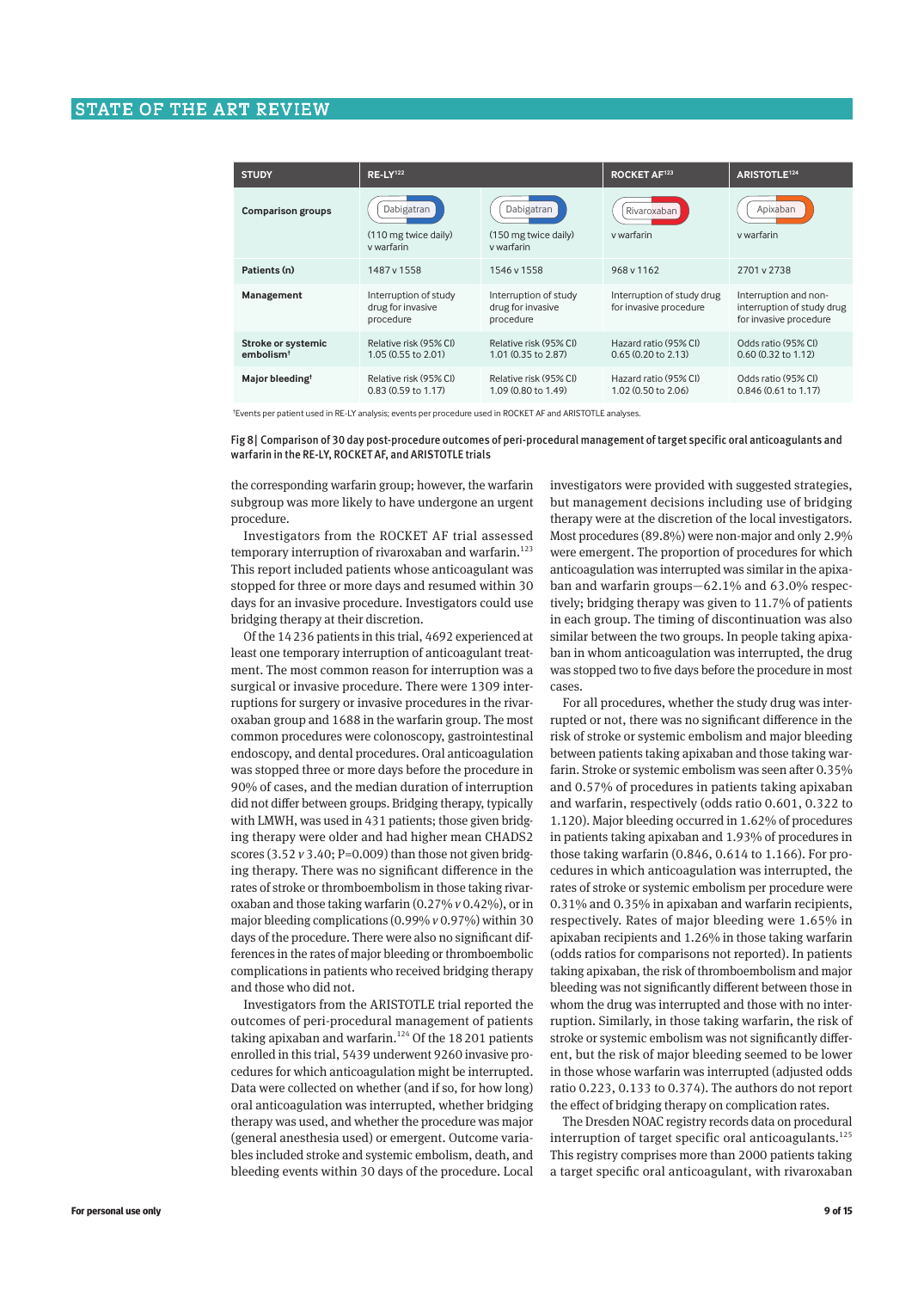

MANUFACTURER'S RECOMMENDED TIMING FOR PRE-PROCEDURE DISCONTINUATION

DARIGATRAN ONLY' RE-LY TRIAL RECOMMENDED TIMING FOR PRE-PROCEDURE DISCONTINUATION<sup>122</sup>

| Creatinine clearance | Low bleeding risk procedure                                                                      | High bleeding risk procedure |
|----------------------|--------------------------------------------------------------------------------------------------|------------------------------|
|                      | ≥50 mL/min — — — — — — — — <mark>— − 24 h</mark> — — — — — — — — — — — — — <sup>—</sup> 2-3 days |                              |
|                      | ≥30 to <50 mL/min  — — — — — <mark>— 2 days</mark> — — — — — — — — — — — — <sup>—</sup> 2-3 days |                              |
|                      | 30 mL/min $------(-2-4 \text{ days}^-) --- --- --- --- -(-55 \text{ days}$                       |                              |

\*Rivaroxaban only: most subjects in ROCKET AF had rivaroxaban stopped ≥3 days before the procedure

Fig 9| Manufacturers suggested approach to discontinuation of target specific oral anticoagulants before elective procedures<sup>16 17 40 41</sup> and recommendations from the RE-LY trial<sup>122</sup>

being the most common (76%), followed by dabigatran (23.5%), and apixaban (0.5%). In this cohort, 595 patients have undergone 863 procedures (74.3% classified as "minor"). Major cardiovascular events occurred in 1% of all patients undergoing procedures, with major and non-major clinically relevant bleeding rates of 1.2% and 3.4%, respectively. Each of these complications was significantly more common in patients undergoing major procedures (odds ratio for major bleeding with a major procedure 16.8, 3.8 to 78.9). Patients had their anticoagulant continued throughout the procedure (21.7%), had it interrupted with no bridging (48.6%), had bridging with prophylactic dosing (7.3%), or had therapeutic dose bridging (22.5%). Bridging therapy was more likely to be given to patients undergoing major procedures. There was no difference in cardiovascular events when bridging therapy was compared with no bridging therapy. How‑ ever, the odds ratio for major bleeding was 5.0 (1.2 to 20.4) when patients receiving bridging were compared with those who did not.

A multicentre prospective cohort study has evaluated rates of thromboembolism and bleeding in patients undergoing elective procedural interruption of dabigatran.<sup>126</sup> This study used a dabigatran management strategy that was a slightly modified protocol from that recommended in the latter part of the RE-LY trial. Most  $(97%)$  of the 541 patients in this study were taking anticoagulants for atrial fibrillation, and 60% of the procedures performed had a standard bleeding risk and 40% had a high bleeding risk. In 89% of cases the pre-procedure timing of dabigatran cessation followed the protocol and 77% of cases met the recommended post-procedure timing of re-initiation. Only 1.7% of patients received post-procedure LMWH or unfractionated heparin, otherwise no bridging therapy was used. Major bleeding was noted within 30 days of the procedure in 1.8% (0.7 to 3.0%) of study patients and thromboembolism in 0.2% (0 to 0.5%). Of the 10 patients with major bleeding, eight underwent a high bleeding risk procedure.

Overall, the incidence of peri-procedural thromboembolic and bleeding complications among patients taking target specific oral anticoagulants seems to be low, although many of the procedures in published reports do not carry a high risk of bleeding. These initial reports of outcomes from interruption of target specific oral anticoagulants also seem to support a no bridging therapy approach to peri-procedural management, which is consistent with the known pharmacokinetics of these agents. Additional evaluation of approaches to peri-procedural management target specific oral anticoagulants is under way.<sup>12</sup>

## Recommendations and guidelines for elective interruption of target specific oral anticoagulants

Figure 9 summarizes manufacturers' recommendations and the schedule used in the RE-LY trial for the timing of pre-procedure discontinuation of target specific oral anticoagulants.  $16 \frac{174041}{122}$  The manufacturer of rivaroxaban recommends discontinuation at least 24 hours before surgery or a procedure, whereas the manufacturer of apixaban recommends discontinuation at least 24 hours before an elective procedure with low bleeding risk and at least 48 hours before one with a moderate to high bleeding risk. The recommendations state that pre-procedure bridging therapy is generally not needed.

The manufacturer of dabigatran presents more detailed pre-procedure instructions related to the patient's renal function, owing to the high renal elimination of this drug. For patients with estimated creatinine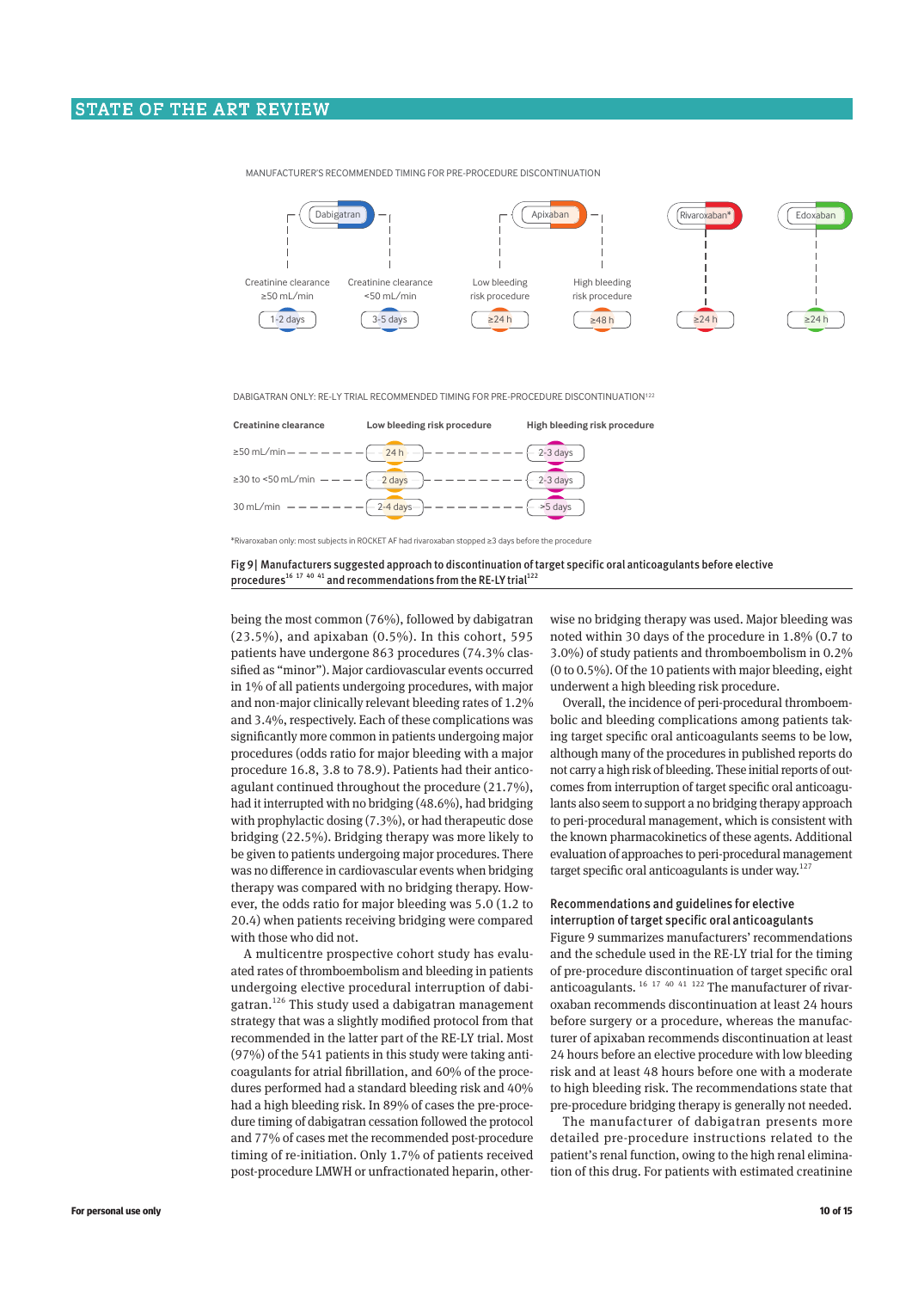clearance 50 mL/min or more, the manufacturer recommends stopping dabigatran one to two days before the procedure, and for creatinine clearance less than 50 mL/ min the recommendation is three to five days before. For edoxaban, the manufacturer recommends discontinuing the drug at least 24 hours before invasive or surgical procedures. The manufacturers of rivaroxaban, apixaban, and edoxaban suggest restarting the drug when adequate hemostasis has been established. There is no explicit instruction for dabigatran but the principle should be the same. Because the time to peak concentration with all target specific oral anticoagulants is rapid, adequate hemostasis is vital to prevent bleeding complications.

The European Heart Rhythm Association (EHRA) has published guidelines for the management of target specific oral anticoagulants during elective procedures.<sup>128</sup> EHRA recommendations incorporate procedure related bleeding risk and patient's renal function. The association recommends discontinuing rivaroxaban and apixaban at least 24 hours and 48 hours before low and high bleeding risk procedures, respectively. The same recommendations apply to dabigatran if creatinine clearance is greater than 80 mL/min. For patients taking dabigatran who have creatinine clearance 50-80 mL/min, the association recommends interrupting anticoagulation at least 36 hours and 72 hours before low and high bleeding risk procedures, respectively. Finally, for creatinine clearance 30-50 mL/min, discontinuation is recommended at least 48 hours and 96 hours before low and high risk procedures. For patients taking rivaroxaban or apixaban with creatinine clearance 15-30 mL/min, the association recommends that the drug be stopped at least 36 hours before low bleeding risk procedures.

The EHRA does not provide any pre-procedure recommendations for edoxaban. The association recommends that a target specific oral anticoagulant may be restarted six to eight hours after a procedure if there is immediate and complete hemostasis, but it notes that resumption of therapeutic dose anticoagulation in the first 48-72 hours after a procedure may increase the risk of bleeding. For patients who are immobile after a procedure, the association recommends considering prophylactic LMWH until the target specific oral anticoagulant is restarted.

#### **Special considerations**

#### Oral anticoagulants and neuraxial anesthesia and epidural catheters

A detailed discussion of this subject is beyond the scope of this review. Placement and removal of catheters for anesthesia in the presence of anticoagulation can result in spinal hematoma and paralysis. For target specific oral anticoagulants, package inserts contain black box warn‑ ings that outline suggested uses of these drugs in these circumstances. The American Society of Regional Anesthesia provides detailed guidelines for the management of anticoagulants in these situations.<sup>129</sup>

#### Urgent and emergent peri-procedural management of oral anticoagulants

When a patient taking a VKA or a target specific oral anticoagulant needs an urgent or emergent procedure or has

developed bleeding after resumption of anticoagulation, the approach differs from that in the elective setting.

Discontinuation of the anticoagulant and supportive care for those who are actively bleeding is the first management step. With VKAs, INR testing will indicate the degree of anticoagulation and provide information on how to proceed. It is also important to know when the last dose of a target specific oral anticoagulant was taken because this could identify patients for whom the current level of anticoagulation is minimal. The degree of urgency for a necessary procedure should also be assessed. If a procedure can be safely delayed for 24-48 hours to allow normalization of coagulation, no further intervention for reversal is needed in patients taking a target specific oral anticoagulant. For patients taking these drugs, it is also important to know about current kidney function because drug clearance may be partially or substantially renal, which will have an effect on the drug's half life. For instance, if a patient has acute kidney injury, drug clearance may be prolonged and the anticoagulant effect may persist longer than otherwise anticipated.

#### *Prothrombin complex concentrates*

For patients taking a VKA who need emergency surgery or who have serious bleeding complications, phytomenadione is administered to provide reduced form vitamin K, which is necessary for factor activation, and coagulation factors are supplemented with prothrombin complex concentrates.

These concentrates were developed to treat patients with hemophilia B and contain either three (factors II, IX, and X) or four (factors II, VII, IX, and X) inactive-form coagulation factors. They provide higher than normal concentrations of these factors and can be associated with a risk of thromboembolism.<sup>130</sup> A meta-analysis of 27 studies evaluated complications from concentrates used to reverse VKA anticoagulation. The rate of thromboembolism complications across these studies was 1.4-1.8% in patients treated with four factors and 0.7% in those treated with three factors. The thromboembolism rate was 1.9% and 0.8% in patients given the concentrate for bleeding or before an urgent procedure, respectively.

To mitigate the risk of thrombosis, most concentrates also contain protein C, protein S, antithrombin, or heparin. Concentrates have several advantages over fresh frozen plasma, the traditional form of factor supplementation.131 132 Concentrates are stored in a lyophilized form and can be prepared and administered more rapidly than fresh frozen plasma, which must be thawed before administration. Compared with fresh frozen plasma, concentrates do not require ABO matching, carry a lower risk of infection risk and transfusion related acute lung injury, and are administered in smaller volumes.

Currently, the only prothrombin complex concentrate approved by the FDA for patients on warfarin who have serious bleeding or are in need of urgent surgery is Kcentra—a four factor concentrate. Approval was based on a trial that showed superiority in the rapid attainment of INR reduction and non-inferior rates of effective hemostasis when Kcentra plus 5-10 mg of intravenous vitamin K was compared with fresh frozen plasma plus vitamin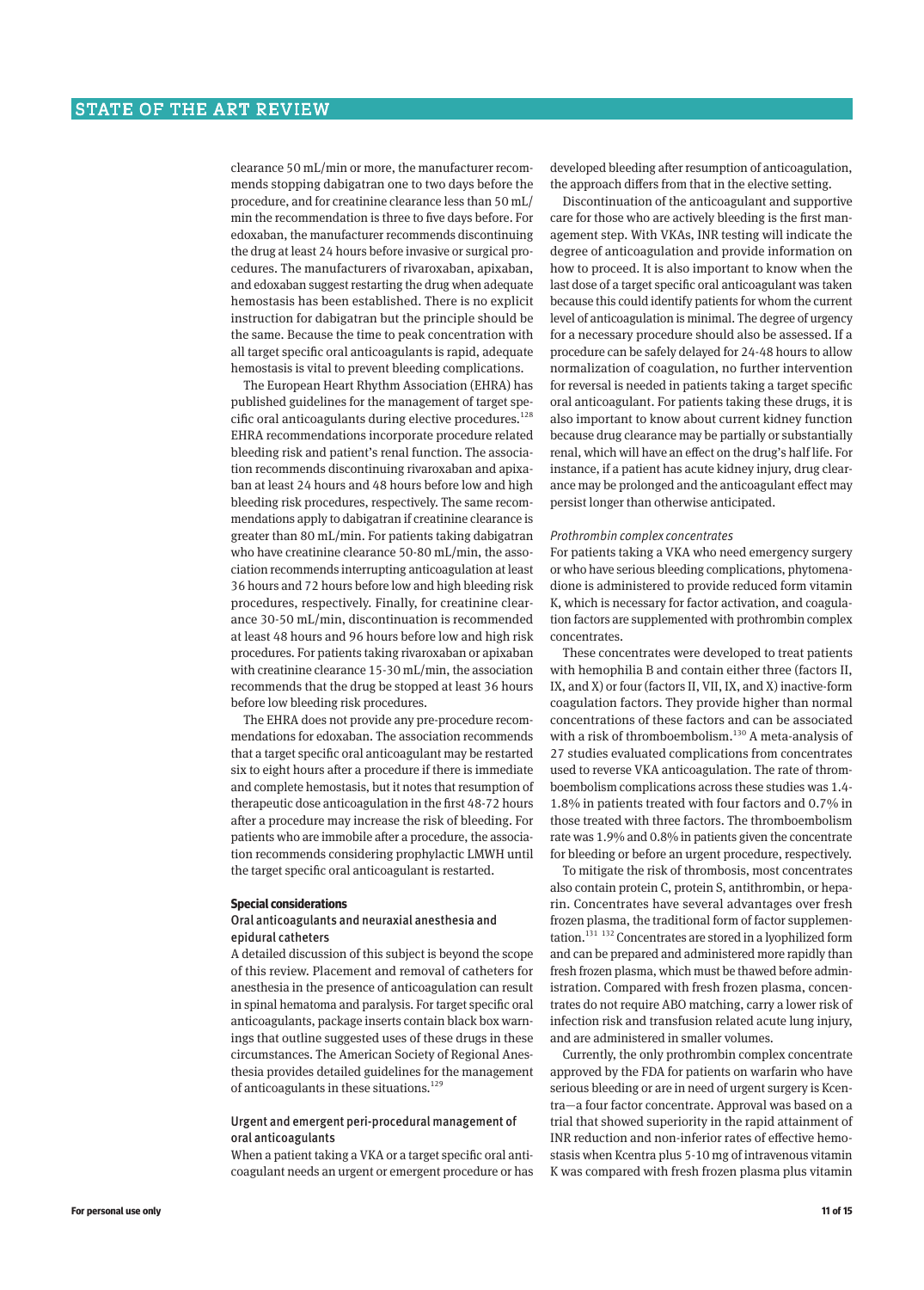#### HOW PATIENTS WERE INVOLVED IN THE CREATION OF THIS ARTICLE

I consulted with a patient taking warfarin who has experienced interruptions of anticoagulation for procedures. She endorsed the importance of explicit discussions of the risks of thromboembolism and bleeding in these situations. She identified the importance of communication between medical and procedural providers so that these risks can be managed. I have incorporated these concerns into this article by including sections on risk assessment and mentioning the importance of communication between providers. She also reviewed the manuscript before submission.

K.<sup>133</sup> The ACCP 2012 guideline for management of serious bleeding in patients taking a VKA recommends co-administration of a four factor concentrate and slow infusion of 5-10 mg of intravenous vitamin  $K<sup>134</sup>$ 

#### *Monitoring*

Although it is not necessary to monitor the anticoagulant effect of target specific oral anticoagulants in their longitudinal use, in emergency situations an assessment of effect is desirable. However, commonly used tests of coagulation, such as prothrombin time and activated partial thromboplastin time (aPTT), have proved problematic. For example, prothrombin time is relatively insensitive to dabigatran, whereas aPTT may be too sensitive. $135$   $136$ Sharp increases in the aPTT response to increasing dabigatran concentrations mean that even low levels of the drug may be associated with a prolonged aPTT. $^{137}$   $^{138}$ Although linear associations between dabigatran concentrations and both the dilute thrombin time and ecarine clotting time make these assays potentially useful in estimating drug levels, limited availability may hinder their applicability.<sup>137</sup><sup>138</sup>

Studies of coagulation testing for factor Xa inhibitors have also shown mixed results. Prothrombin time seems to be more sensitive than aPTT for rivaroxaban, whereas prothrombin time is insensitive for apixaban.<sup>138-140</sup> Instead, chromogenic anti-factor Xa testing shows a linear association with drug concentration for both rivaroxaban and apixaban and offers a reasonable test for estimating drug levels. However, the availability of this type of assay may be limited and results problematic if the laboratory has not calibrated the assay to the specific Xa inhibitor. In emergency situations, the commonly available coagulation tests may not be helpful for many patients on target specific oral anticoagulants.

#### *Reversal of target specific oral anticoagulants*

Human clinical studies of factor concentrates to reverse target specific oral anticoagulants are lacking. Rather, prothrombin complex concentrates, activated prothrombin complex concentrates, and recombinant factor VIIa have been evaluated in multiple animal studies and in vitro human studies, and these studies have been the subject of detailed reviews.<sup>141 142</sup>

Recombinant factor VIIa and activated prothrombin complex concentrates were developed for use in hemophilia related bleeding in patients with factor inhibitors. Activated prothrombin complex concentrate contains What is the optimal time to stop each target specific oral anticoagulant before an invasive procedure to minimize peri-procedural thromboembolic and hemorrhagic complications?

Does administration of prothrombin complex concentrates to patients taking a target specific anticoagulant in need of emergency surgery affect the incidence of peri-procedural thromboembolism or bleeding?

In patients at high risk of thromboembolism, does the use of bridging therapy during interruptions of treatment with a vitamin K antagonist for invasive procedures result in a lower incidence of thromboembolic and hemorrhagic complications?

Does omission of bridging therapy for patients at low risk of thromboembolism result in a decreased incidence of periprocedural bleeding complications?

In patients given bridging therapy, are intermediate or prophylactic doses of heparin as safe and efficacious as therapeutic doses?

factors II, VII, IX, and X in activated forms, produced during the manufacturing process. Studies of these agents have shown mixed results depending on animal bleeding model, dose of factor concentrate, and laboratory assays used.

In addition, the applicability of animal models and in vitro data to clinical situations involving target specific oral anticoagulants is unclear. However, on the basis of preclinical data, some experts have suggested that prothrombin complex concentrates may be considered for severe or life threatening bleeding in patients taking a target specific oral anticoagulant.<sup>143</sup> These would be off-label uses for these factor concentrates but not unreasonable in dire circumstances. For less than severe bleeding and for patients who are not bleeding but who need surgery, the thrombotic risk of administering these products must be considered. For patients taking dabigatran, hemodialysis is another possibility—four hours of hemodialysis removes about 50% of the dabigatran present.<sup>144</sup> <sup>145</sup>

Antidotes to target specific oral anticoagulants for use in emergency situations are in development. Andexanet (PRT 064445), a modified recombinant form of factor Xa that binds directly to the factor Xa inhibitors rivaroxaban and apixaban, has shown promising results in animal and in vitro testing.<sup>146</sup> Similarly, idarucizumab (BI 655075) directly binds to dabigatran and is being evalu‑ ated for its ability to reverse the effects of this drug.<sup>147</sup> <sup>148</sup> Finally, aripazine (PER977, ciraparantag) is a small mol‑ ecule in development which binds both dabigatran and the oral factor Xa inhibitors.<sup>149</sup>

#### **Conclusion**

Many oral anticoagulant options are now available. Despite the long experience with VKA, the optimal approach to peri-procedural management, specifically the role of bridging therapy, is still uncertain. To reduce bleeding and costs, bridging therapy should be avoided in patients at low risk of thrombosis while clinical trials aim to clarify strategies for managing patients at higher risk. Elective peri-procedural management of target specific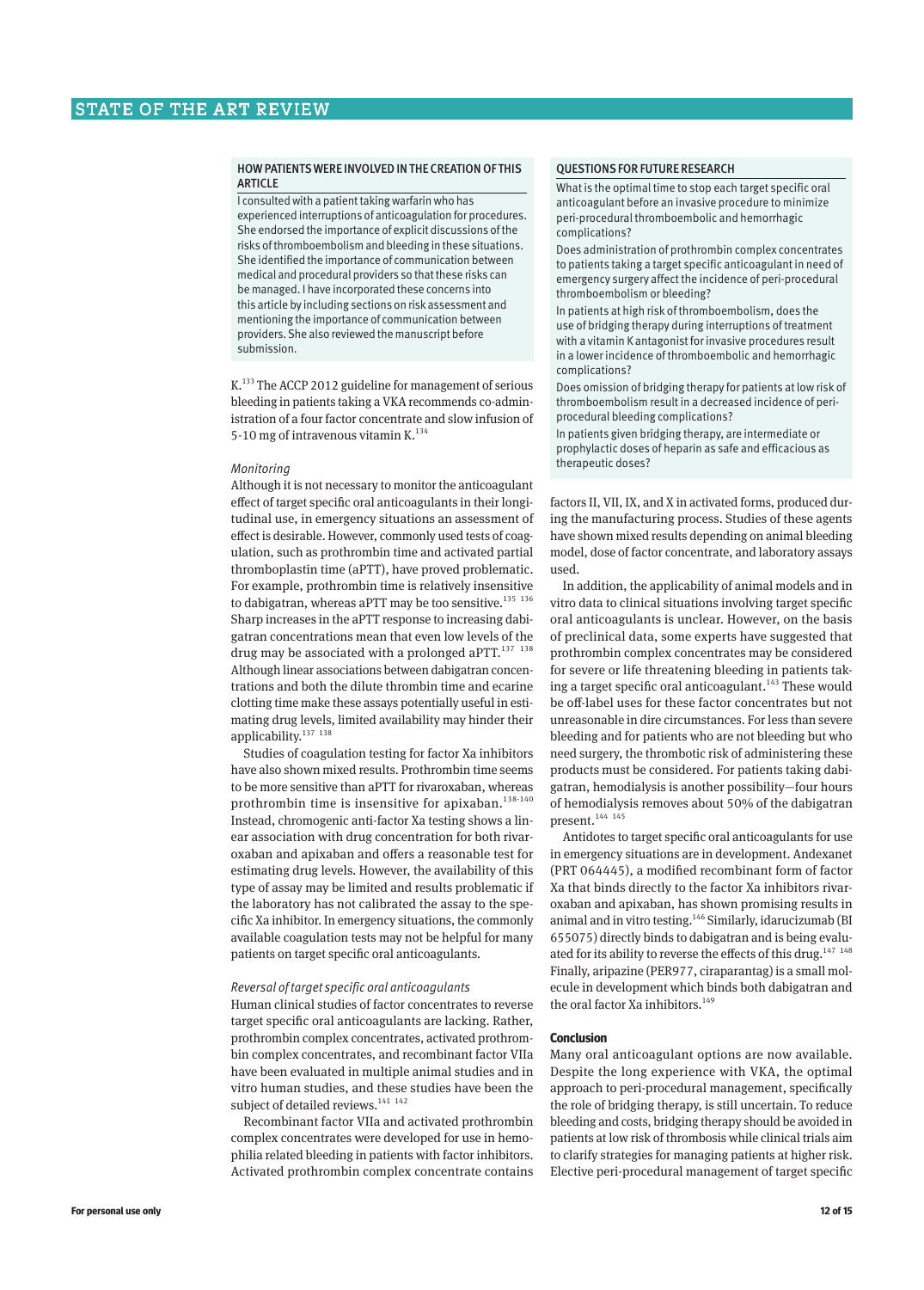oral anticoagulants is also evolving; the pharmacology of these drugs should result in shorter times off anticoagulation without bridging therapy, but optimal strategies need to be validated. For patients on oral anticoagulants who need emergency surgery or who have postoperative bleeding, the management of those taking warfarin is relatively clear, and for patients taking a target specific oral anticoagulant, approaches are being defined. For these patients the advent of target specific oral anticoagulant antidotes offers promise. As approaches are validated by clinical trials, the remaining challenge will be to develop and implement guidelines in an area where individualized care is vital.

#### I would like to thank Karen Mauck for reviewing the manuscript.

Competing interests: I have read and understood BMJ policy on declaration of interests and declare the following interests: none.

Provenance and peer review: Commissioned; externally peer reviewed.

- Roger VL, Go AS, Lloyd-Jones DM, et al. Heart disease and stroke statistics—2012 update: a report from the American Heart Association. *Circulation* 2012;125:e2-220.
- 2 Go AS, Hylek EM, Phillips KA, et al. Prevalence of diagnosed atrial fibrillation in adults: national implications for rhythm management and stroke prevention: the anticoagulation and risk factors in atrial fibrillation (atria) study. *JAMA* 2001;285:2370-5.
- 3 Miyasaka Y, Barnes ME, Gersh BJ, et al. Secular trends in incidence of atrial fibrillation in Olmsted County, Minnesota, 1980 to 2000, and implications on the projections for future prevalence. *Circulation* 2006;114:119-25.
- Deitelzweig SB, Johnson BH, Lin J, et al. Prevalence of clinical venous thromboembolism in the USA: current trends and future projections. *Am J Hematol* 2011;86:217-20.
- 5 Garver D, Kaczmarek RG, Silverman BG, et al. The epidemiology of prosthetic heart valves in the United States. *Tex Heart Inst J* 1995;22:86-91.
- 6 Kirley K, Qato DM, Kornfield R, et al. National trends in oral anticoagulant use in the United States, 2007 to 2011. *Circulation* 2012;5:615-21.
- 7 Desai NR, Krumme AA, Schneeweiss S, et al. Patterns of initiation of oral anticoagulants in patients with atrial fibrillation—quality and cost implications. *Am J Med* 2014;127:1075-82.e1.
- 8 Ageno W, Gallus AS, Wittkowsky A, et al. Oral anticoagulant therapy: antithrombotic therapy and prevention of thrombosis, 9th ed: American College of Chest Physicians evidence-based clinical practice guidelines. *Chest* 2012;141(2 suppl):e44S-88S.
- 9 Hankey GJ, Eikelboom JW. Dabigatran etexilate: a new oral thrombin inhibitor. *Circulation* 2011;123:1436-50.
- 10 Pinto DJP, Orwat MJ, Koch S, et al. Discovery of 1-(4-methoxyphenyl)- 7-oxo-6-(4-(2-oxopiperidin-1-yl)phenyl)-4,5,6,7-tetrahydro-1Hpyrazolo[3,4-c]pyridine-3-carboxamide (apixaban, BMS-562247), a highly potent, selective, efficacious, and orally bioavailable inhibitor of blood coagulation factor Xa. *J Med Chem* 2007;50:5339-56.
- 11 Roehrig S, Straub A, Pohlmann J, et al. Discovery of the novel antithrombotic agent 5-chloro-N-({(5S)-2-oxo-3-[4-(3-oxomorpholin-4 yl)phenyl]-1,3-oxazolidin-5-yl}methyl)thiophene-2-carboxamide (BAY 59-7939): an oral, direct factor Xa inhibitor. *J Med Chem* 2005;48:5900-
- 8. 12 Furugohri T, Isobe K, Honda Y, et al. DU-176b, a potent and orally active factor Xa inhibitor: in vitro and in vivo pharmacological profiles. *J Thromb Haemost* 2008;6:1542-9.
- 13 O'Reilly RA, Aggeler PM, Leong LS. Studies on the coumarin anticoagulant drugs: the pharmacodynamics of warfarin in man. *J Clin Invest* 1963;42:1542-51.
- 14 Ufer M. Comparative pharmacokinetics of vitamin K antagonists. *Clin Pharmacokinet* 2005;44:1227-46.
- 15 Bauer KA. Recent progress in anticoagulant therapy: oral direct inhibitors of thrombin and factor Xa. *J Thromb Haemost* 2011;9(suppl 1):12-9.
- 16 Xarelto(R) Package insert. Janssen Pharmaceuticals. 2014. www. xareltohcp.com/sites/default/files/pdf/xarelto\_0.pdf. 17 Savaysa. Package insert. Daiichi Sankyo. 2015. http://dsi.com/
- prescribing-information-portlet/getPIContent?productName=Savaysa& inline=true. 18 Blech S, Ebner T, Ludwig-Schwellinger E et al. The metabolism and
- disposition of the oral direct thrombin inhibitor, dabigatran, in humans. *Drug Metab Dispos* 2008;36:386-99.
- 19 Perzborn E, Roehrig S, Straub A, et al. Rivaroxaban: a new oral factor Xa inhibitor. *Arterioscl Thromb Vasc Biol* 2010;30:376-81.
- 20 Camm AJ, Bounameaux H. Edoxaban. *Drugs* 2011;71:1503-26. Douketis JD, Spyropoulos AC, Spencer FA, et al. Perioperative management of antithrombotic therapy: antithrombotic therapy and prevention of thrombosis, 9th ed: American College of Chest Physicians evidence-based clinical practice guidelines. *Chest* 2012;141(2

suppl):e326S-50S.

- 22 Haustein KO. Pharmacokinetic and pharmacodynamic properties of oral anticoagulants, especially phenprocoumon. *Semin Thromb Hemost* 1999;25:5-11.
- 23 Godbillon J, Richard J, Gerardin A, et al. Pharmacokinetics of the enantiomers of acenocoumarol in man. *Br J Clin Pharmacol* 1981;12: 621-9.
- 24 Stangier J, Stähle H, Rathgen K, et al. Pharmacokinetics and pharmacodynamics of the direct oral thrombin inhibitor dabigatran in healthy elderly subjects. *Clin Pharmacokinet* 2008;47:47-59.
- Ogata K, Mendell-Harary J, Tachibana M, et al. Clinical safety, tolerability, pharmacokinetics, and pharmacodynamics of the novel factor Xa inhibitor edoxaban in healthy volunteers. *J Clin Pharmacol* 2010;50:743-53.
- 26 Raghavan N, Frost CE, Yu Z, et al. Apixaban metabolism and pharmacokinetics after oral administration to humans. *Drug Metab Dispos* 2009;37:74-81.
- 27 Weinz C, Schwarz T, Kubitza D, et al. Metabolism and excretion of rivaroxaban, an oral, direct factor Xa inhibitor, in rats, dogs, and humans. *Drug Metab Dispos* 2009;37:1056-64.
- Bathala MS, Masumoto H, Oguma T, et al. Pharmacokinetics, biotransformation, and mass balance of edoxaban, a selective, direct factor Xa inhibitor, in humans. *Drug Metab Dispos* 2012;40:2250-5. 29 Connolly SJ, Ezekowitz MD, Yusuf S, et al. Dabigatran versus warfarin in
- patients with atrial fibrillation. *N Engl J Med* 2009;361:1139-51.
- 30 Schulman S, Kearon C, Kakkar AK, et al. Dabigatran versus warfarin in the treatment of acute venous thromboembolism. *N Engl J Med* 2009;361:2342-52.
- 31 Schulman S, Kearon C, Kakkar AK, et al. Extended use of dabigatran, warfarin, or placebo in venous thromboembolism. *N Engl J Med* 2013;368:709-18.
- 32 Granger CB, Alexander JH, McMurray JJV, et al. Apixaban versus warfarin in patients with atrial fibrillation. *N Engl J Med* 2011;365:981-92. 33 Agnelli G, Buller HR, Cohen A, et al. Oral apixaban for the treatment of
- acute venous thromboembolism. *N Engl J Med* 2013;369:799-808. 34 Agnelli G, Buller HR, Cohen A, et al. Apixaban for extended treatment of
- venous thromboembolism. *N Engl J Med* 2013;368:699-708.
- 35 Patel MR, Mahaffey KW, Garg J, et al. Rivaroxaban versus warfarin in nonvalvular atrial fibrillation. *N Engl J Med* 2011;365:883-91. 36 EINSTEIN Investigators. Oral rivaroxaban for symptomatic venous
- thromboembolism. *N Engl J Med* 2010;363:2499-510. 37 EINSTEIN-PE Investigators. Oral rivaroxaban for the treatment of symptomatic pulmonary embolism. *N Engl J Med* 2012;366:1287-97.
- 38 Giugliano RP, Ruff CT, Braunwald E, et al. Edoxaban versus warfarin in
- patients with atrial fibrillation. *N Engl J Med* 2013;369:2093-104. 39 Hokusai-VTE Investigators. Edoxaban versus warfarin for the treatment of symptomatic venous thromboembolism. *N Engl J Med* 2013;369:1406-15.
- 40 Pradaxa. Package insert. Boehringer Ingelheim Pharmaceuticals. 2014. http://bidocs.boehringer-ingelheim.com/BIWebAccess/ViewServlet. ser?docBase=renetnt&folderPath=/Prescribing%20Information/PIs/ Pradaxa/Pradaxa.pdf.
- 41 Eliquis. Package insert. Bristol-Myers Squibb Company. 2014. http:// packageinserts.bms.com/pi/pi\_eliquis.pdf.
- 42 Furie B, Bouchard BA, Furie BC. Vitamin K-dependent biosynthesis of gamma-carboxyglutamic acid. *Blood* 1999;93:1798-808.
- 43 Zimmermann A, Matschiner JT. Biochemical basis of hereditary resistance to warfarin in the rat. *Biochem Pharmacol* 1974;23:1033-40.
- 44 Wessler S, Gitel SN. Warfarin. *N Engl J Med* 1984;311:645-52. 45 Holbrook AM, Pereira JA, Labiris R, et al. Systematic overview of warfarin
- and its drug and food interactions. *Arch Intern Med* 2005;165:1095-106. 46 Kirkwood TB. Calibration of reference thromboplastins and standardisation of the prothrombin time ratio. *Thromb Haemost*
- 1983;49:238-44. 47 Johnston M, Harrison L, Moffat K, et al. Reliability of the international normalized ratio for monitoring the induction phase of warfarin:
- comparison with the prothrombin time ratio. *J Lab Clin Med* 1996;128:214-7.
- 48 Breckenridge A. Oral anticoagulant drugs: pharmacokinetic aspects. *Semin Hematol* 1978;15:19-26. 49 O'Reilly RA. Vitamin K and the oral anticoagulant drugs. *Annu Rev Med*
- 1976;27:245-61. 50 Miners JO, Birkett DJ. Cytochrome P4502C9: an enzyme of major
- importance in human drug metabolism. *Br J Clin Pharmacol* 1998;45:525-38.
- 51 Eikelboom JW, Connolly SJ, Brueckmann M, et al. Dabigatran versus warfarin in patients with mechanical heart valves. *N Engl J Med* 2013;369:1206-14.
- 52 Gage BF, Waterman AD, Shannon W, et al. Validation of clinical classification schemes for predicting stroke: results from the national
- registry of atrial fibrillation. *JAMA* 2001;285:2864-70. 53 Lip GYH, Nieuwlaat R, Pisters R, et al. Refining clinical risk stratification for predicting stroke and thromboembolism in atrial fibrillation using a novel risk factor-based approach: the euro heart survey on atrial fibrillation. *Chest* 2010;137:263-72.
- Heit JA, Mohr DN, Silverstein MD, et al. Predictors of recurrence after deep vein thrombosis and pulmonary embolism: a population-based cohort study. *Arch Intern Med* 2000;160:761-8.
- 55 Douketis JD, Foster GA, Crowther MA, et al. Clinical risk factors and timing of recurrent venous thromboembolism during the initial 3 months of anticoagulant therapy. *Arch Intern Med* 2000;160:3431-6.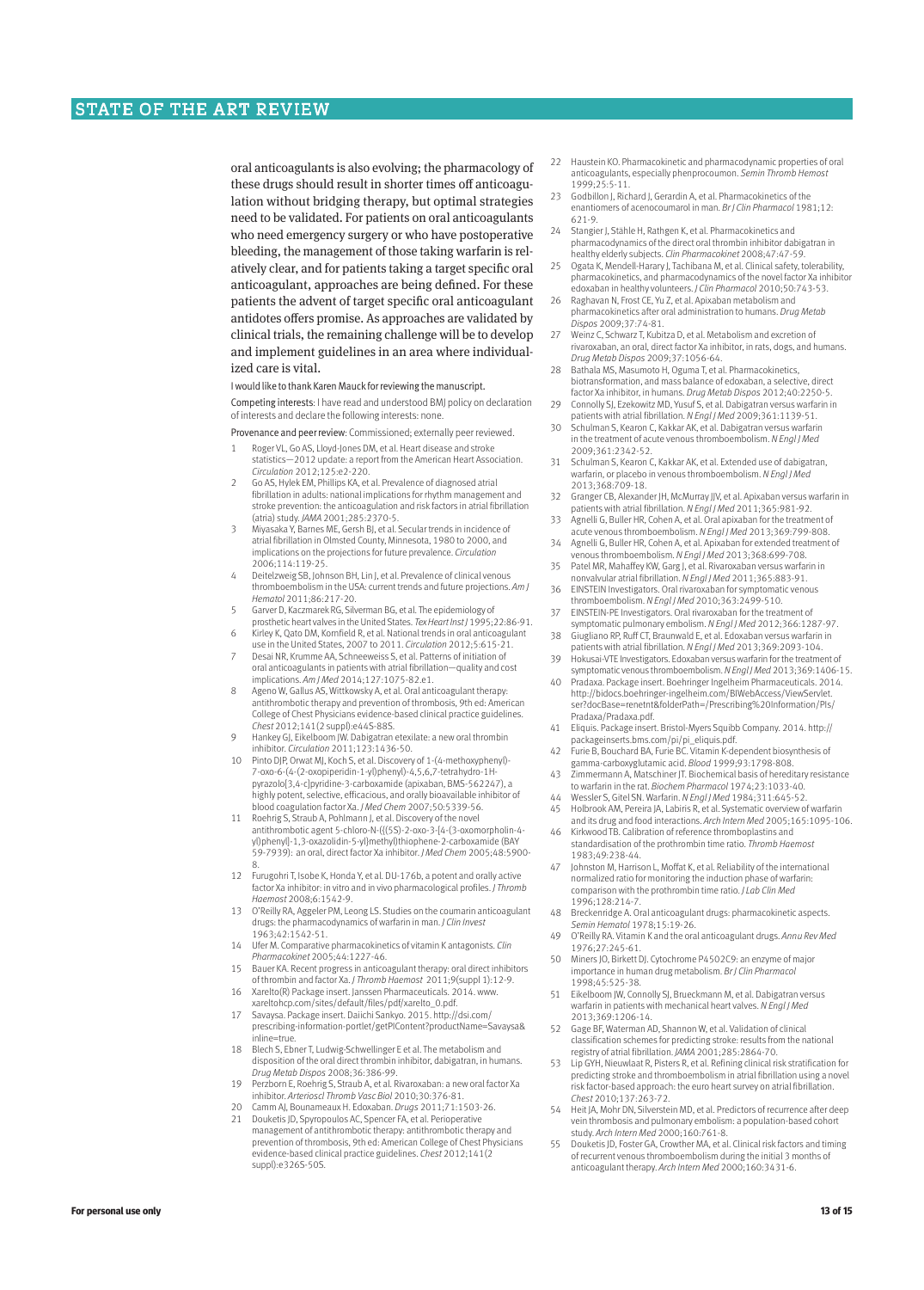- 56 Zhu T, Martinez I, Emmerich J. Venous thromboembolism: risk factors for recurrence. *Arterioscl Thromb Vasc Biol* 2009;29:298-310.
- 57 Schulman S, Svenungsson E, Granqvist S. Anticardiolipin antibodies predict early recurrence of thromboembolism and death among patients with venous thromboembolism following anticoagulant therapy. *Am J Med* 1998;104:332-8.
- 58 White RH. The epidemiology of venous thromboembolism. *Circulation* 2003;107(23 suppl 1):I-4-8.
- 59 Boutitie F, Pinede L, Schulman S, et al. Influence of preceding length of anticoagulant treatment and initial presentation of venous thromboembolism on risk of recurrence after stopping treatment: analysis of individual participants' data from seven trials. *BMJ* 2011;342:d3036.
- Cannegieter SC, Rosendaal FR, Briët E. Thromboembolic and bleeding complications in patients with mechanical heart valve prostheses. *Circulation* 1994;89:635-41.
- 61 Mercadante N. Management of patients with prosthetic heart valves: potential impact of valve site, clinical characteristics, and comorbidity. *J Thromb Thrombolysis* 2000;10:29-34.
- 62 Schofield KP, Thomson JM, Poller L. Protein C response to induction and withdrawal of oral anticoagulant treatment. *Clin Lab Haematol* 1987;9:255-62.
- 63 Grip L, Blomback M, Schulman S. Hypercoagulable state and thromboembolism following warfarin withdrawal in post-myocardialinfarction patients. Fur Heart *J* 1991;12:12:12:13
- 64 Raskob GE, Durica SS, Morrissey JH, et al. Effect of treatment with low-dose warfarin-aspirin on activated factor VII. *Blood* 1995;85:3034-9.
- 65 Sakata T, Kario K, Matsuo T, et al. Suppression of plasma-activated factor VII levels by warfarin therapy. *Arterioscl Thromb Vasc Biol* 1995;15:241-6.
- 66 Genewein U, Haeberli A, Straub PW, Beer JH. Rebound after cessation of oral anticoagulant therapy: the biochemical evidence. *Br J Haematol* 1996;92:479-85.
- 67 Pisters R, Lane DA, Nieuwlaat R, et al. A novel user-friendly score (HAS-BLED) to assess 1-year risk of major bleeding in patients with atrial fibrillation: the euro heart survey. *Chest* 2010;138:1093-100.
- 68 Spyropoulos AC, Douketis JD. How I treat anticoagulated patients undergoing an elective procedure or surgery. *Blood* 2012;120:2954-62. 69 Douketis JD, Spyropoulos AC, Kaatz S, et al. Perioperative bridging
- anticoagulation in patients with atrial fibrillation. *N Engl J Med* 2015; published online 22 June.
- 70 Canadian Institutes of Health Research (CIHR); Pfizer; Lawson Health Research Institute. PERIOP 2—a safety and effectiveness study of LMWH bridging therapy versus placebo bridging therapy for patients on long term warfarin and require temporary interruption of their warfarin. *ClinicalTrials.gov*. https://clinicaltrials.gov/ct2/show/NCT00432796?ter m=periop2&rank=1
- 71 Rustad H, Myhre E. Surgery during anticoagulant treatment. The risk of increased bleeding in patients on oral anticoagulant treatment. *Acta Med Scand* 1963;173:115-9.
- 72 Katholi RE, Nolan SP, McGuire LB. The management of anticoagulation during noncardiac operations in patients with prosthetic heart valves. A prospective study. *Am Heart J* 1978;96:163-5.
- 73 Tinker JH, Tarhan S. Discontinuing anticoagulant therapy in surgical patients with cardiac valve prostheses: observations in 180 operations. *JAMA* 1978;239:738-9.
- Spandorfer JM, Lynch S, Weitz HH, et al. Use of enoxaparin for the chronically anticoagulated patient before and after procedures. *Am J Cardiol* 1999;84:478-80.
- Siegal D, Yudin J, Kaatz S, et al. Periprocedural heparin bridging in patients receiving vitamin K antagonists: systematic review and meta-analysis of bleeding and thromboembolic rates. *Circulation* 2012;126:1630-9.
- Bajkin BV, Popovic SL, Selakovic SDJ. Randomized, prospective trial comparing bridging therapy using low-molecular-weight heparin with maintenance of oral anticoagulation during extraction of teeth. *J Oral Maxillofac Surg* 2009;67:990-5.
- Bombuy E, Mans E, Hugue A, et al. [Elective inguinal hernioplasty in patients on chronic anticoagulation therapy. Management and outcome.] *Cir Esp* 2009;86:38-42.
- Bui HT, Krisnaswami A, Le C-U, et al. Comparison of safety of subcutaneous enoxaparin as outpatient anticoagulation bridging therapy in patients with a mechanical heart valve versus patients with nonvalvular atrial fibrillation. *Am J Cardiol* 2009;104:1429-33.
- 79 Cheng M, Hua W, Chen K, et al. Perioperative anticoagulation for patients with mechanic heart valve(s) undertaking pacemaker implantation. *Europace* 2009;11:1183-7.
- 80 Constans M, Santamaria A, Mateo J, et al. Low-molecular-weight heparin as bridging therapy during interruption of oral anticoagulation in patients undergoing colonoscopy or gastroscopy. *Int J Clin Pract* 2007;61:212-7.
- 81 Daniels PR, McBane RD, Litin SC, et al. Peri-procedural anticoagulation management of mechanical prosthetic heart valve patients. *Thromb Res* 2009;124:300-5.
- 82 Dotan ZA, Mor Y, Leibovitch I, et al. The efficacy and safety of perioperative low molecular weight heparin substitution in patients on chronic oral anticoagulant therapy undergoing transurethral prostatectomy for bladder outlet obstruction. *J Urol* 2002;168:610-4.
- 83 Douketis JD, Johnson JA, Turpie AG. Low-molecular-weight heparin as bridging anticoagulation during interruption of warfarin: assessment of a standardized periprocedural anticoagulation regimen. *Arch Intern Med* 2004;164:1319-26.
- 84 Douketis JD, Woods K, Foster GA, Crowther MA. Bridging anticoagulation with low-molecular-weight heparin after interruption of warfarin therapy is associated with a residual anticoagulant effect prior to surgery. *Thromb Haemost* 2005;94:528-31.
- 85 Dunn AS, Spyropoulos AC, Turpie AGG. Bridging therapy in patients on long-term oral anticoagulants who require surgery: the Prospective Peri-operative Enoxaparin Cohort Trial (PROSPECT). *J Thromb Haemost* 2007;5:2211-8.
- 86 Ercan M, Bostanci E, Ozer I, et al. Postoperative hemorrhagic complications after elective laparoscopic cholecystectomy in patients receiving long-term anticoagulant therapy. *Langenbecks Arch Surg* 2010;395:247-53.
- Garcia DA, Regan S, Henault LE, et al. Risk of thromboembolism with short-term interruption of warfarin therapy. *Arch Intern Med* 2008;168:63-9.
- 88 Ghanbari H, Feldman D, Schmidt M, et al. Cardiac resynchronization therapy device implantation in patients with therapeutic international normalized ratios. *Pacing Clin Electrophysiol* 2010;33:400-6.
- Halbritter KM, Wawer A, Beyer J, et al. Bridging anticoagulation for patients on long-term vitamin-K-antagonists. A prospective 1 year registry of 311 episodes. *J Thromb Haemost* 2005;3:2823-5.
- 90 Jaffer AK, Ahmed M, Brotman DJ, et al. Low-molecular-weight-heparins as periprocedural anticoagulation for patients on long-term warfarin therapy: a standardized bridging therapy protocol. *J Thromb Thrombol* 2005;20:11-6.
- 91 Jaffer AK, Brotman DJ, Bash LD, et al. Variations in perioperative warfarin management: outcomes and practice patterns at nine hospitals. *Am J Med* 2010;123:141-50.
- 92 Kovacs MJ, Kearon C, Rodger M, et al. Single-arm study of bridging therapy with low-molecular-weight heparin for patients at risk of arterial embolism who require temporary interruption of warfarin. *Circulation* 2004;110:1658-63.
- 93 Malato A, Saccullo G, Lo Coco L, et al. Patients requiring interruption of longterm oral anticoagulant therapy: the use of fixed sub-therapeutic doses of low-molecular-weight heparin. *J Thromb Haemost* 2010;8:107-13.
- 94 Marquie C, De Geeter G, Klug D, et al. Post-operative use of heparin increases morbidity of pacemaker implantation. *Europace* 2006;8:283-7.
- 95 McBane RD, Wysokinski WE, Daniels PR, et al. Periprocedural anticoagulation management of patients with venous thromboembolism. *Arterioscl Thromb Vasc Biol* 2010;30:442-8.
- 96 O'Donnell MJ, Kearon C, Johnson J, et al. Brief communication: preoperative anticoagulant activity after bridging low-molecularweight heparin for temporary interruption of warfarin. *Ann Intern Med* 2007;146:184-7.
- 97 Pengo V, Cucchini U, Denas G, et al. Standardized low-molecularweight heparin bridging regimen in outpatients on oral anticoagulants undergoing invasive procedure or surgery: an inception cohort management study. *Circulation* 2009;119:2920-7.
- 98 Robinson M, Healey JS, Eikelboom J, et al. Postoperative lowmolecular-weight heparin bridging is associated with an increase in wound hematoma following surgery for pacemakers and implantable defibrillators. *Pacing Clin Electrophysiol* 2009;32:378-82.
- 99 Spyropoulos AC, Jenkins P, Bornikova L. A disease management protocol for outpatient perioperative bridge therapy with enoxaparin in patients requiring temporary interruption of long-term oral anticoagulation.
- *Pharmacotherapy* 2004;24:649-58. 100 Spyropoulos AC, Frost FJ, Hurley JS, et al. Costs and clinical outcomes associated with low-molecular-weight heparin vs unfractionated heparin for perioperative bridging in patients receiving long-term oral anticoagulant therapy. *Chest* 2004;125:1642-50.
- 101 Spyropoulos AC, Turpie AGG, Dunn AS, et al. Clinical outcomes with unfractionated heparin or low-molecular-weight heparin as bridging therapy in patients on long-term oral anticoagulants: the REGIMEN registry. *J Thromb Haemost* 2006;4:1246-52.
- 102 Spyropoulos AC, Turpie AGG, Dunn AS, et al. Perioperative bridging therapy with unfractionated heparin or low-molecular-weight heparin in patients with mechanical prosthetic heart valves on long-term oral anticoagulants (from the REGIMEN registry). *Am J Cardiol* 2008;102:883-9.
- 103 Tinmouth AH, Morrow BH, Cruickshank MK, et al. Dalteparin as periprocedure anticoagulation for patients on warfarin and at high risk of thrombosis. *Ann Pharmacother* 2001;35:669-74.
- 104 Tischenko A, Gula LJ, Yee R, et al. Implantation of cardiac rhythm devices without interruption of oral anticoagulation compared with perioperative bridging with low-molecular weight heparin. *Am Heart J* 2009;158:252-6.
- 105 Tompkins C, Cheng A, Dalal D, et al. Dual antiplatelet therapy and heparin "bridging" significantly increase the risk of bleeding complications after pacemaker or implantable cardioverter-defibrillator device implantation. *J*
- *Am Coll Cardiol* 2010;55:2376-82. 106 Varkarakis IM, Rais-Bahrami S, Allaf ME, et al. Laparoscopic renal-adrenal surgery in patients on oral anticoagulant therapy. *J Urol* 2005;174:1020- 3; discussion 23.
- 107 Wazni OM, Beheiry S, Fahmy T, et al. Atrial fibrillation ablation in patients with therapeutic international normalized ratio: comparison of strategies of anticoagulation management in the periprocedural period. *Circulation* 2007;116:2531-4.
- 108 Wilson SJA, Morgan J, Gray L, et al. A model for perioperative outpatient management of anticoagulation in high-risk patients: an evaluation of effectiveness and safety. *Can J Hosp Pharm* 2001;54:269-77.